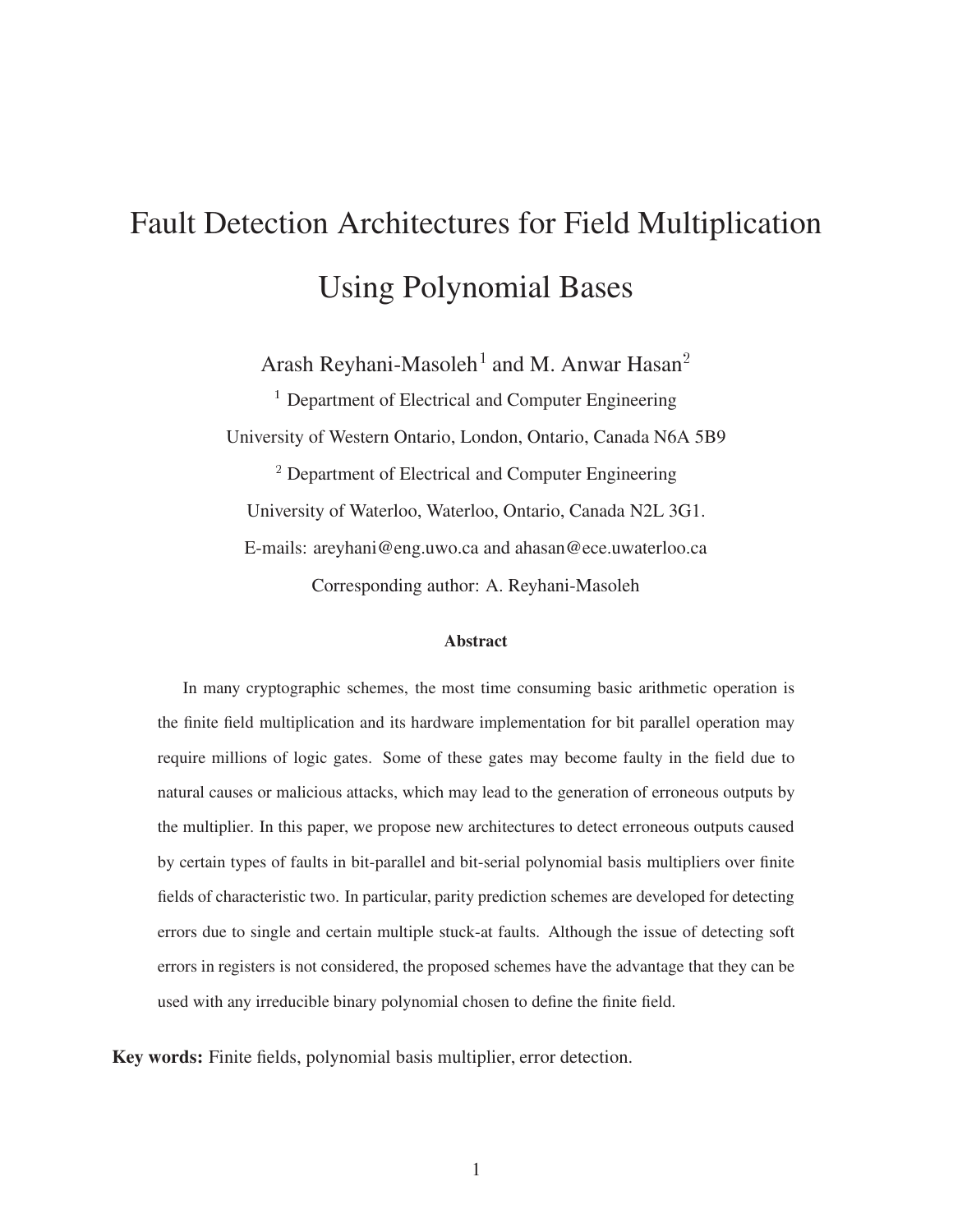# **1 Introduction**

Among the basic arithmetic operations over finite fields  $GF(2<sup>m</sup>)$ , multiplication is the one which has received most attention in the literature [10, 6, 20, 14]. This is mainly because the implementation of a multiplier is much more complex compared to a finite field adder and using multiplication operation repeatedly one can perform other difficult field operations, such as inversion and exponentiation, which are extensively used in cryptographic systems [1, 18].

Finite field multiplication is quite different from its counterparts in integer and floating point number systems. For todays cryptographic applications, the field size can be very large and each input of the multiplier can be 160 to 2048 bits long. Such a multiplier may require millions of logic gates and it is possible that errors will occur in the computation due to faults in the field. If one can have a multiplier which is capable of detecting error on-line at the presence of certain faults, cryptographic schemes can be operated more reliably.

In an attempt to detect errors in finite field multipliers, the authors of [5] have considered bit-serial multipliers in  $GF(2<sup>m</sup>)$  and have presented error detection schemes for four types of multipliers using a parity prediction technique. Their polynomial basis scheme for error detection is applicable to a special class of fields. These fields are defined using irreducible all-one polynomials that are available for certain values of  $m$  only. Additionally, when an all-one polynomial is irreducible, the corresponding  $m$  is not prime. This makes many designers to avoid such a value of  $m$  and the corresponding irreducible all-one polynomial that defines the underlying field for certain cryptosystems, such as those based on elliptic curves.

The parity prediction technique has been used for detecting faults in cryptographic architecture of the Advanced Encryption Standard (AES), see for example [2, 19]. The AES encrypts (and decrypts) a data block using a block key and consists of eleven rounds and each round has four operations. The data block is divided into a number of bytes, e.g., 16 bytes in the 128-bit data block, and each byte is an element in the finite field  $GF(2^8)$  generated by  $z^8 + z^4 + z^3 + z + 1$ . Then, each round of the AES algorithm uses arithmetic operations over  $GF(2^8)$ . In [2], the predicted parity of each byte is determined and then compared with the actual parity. In their scheme, 16 parity bits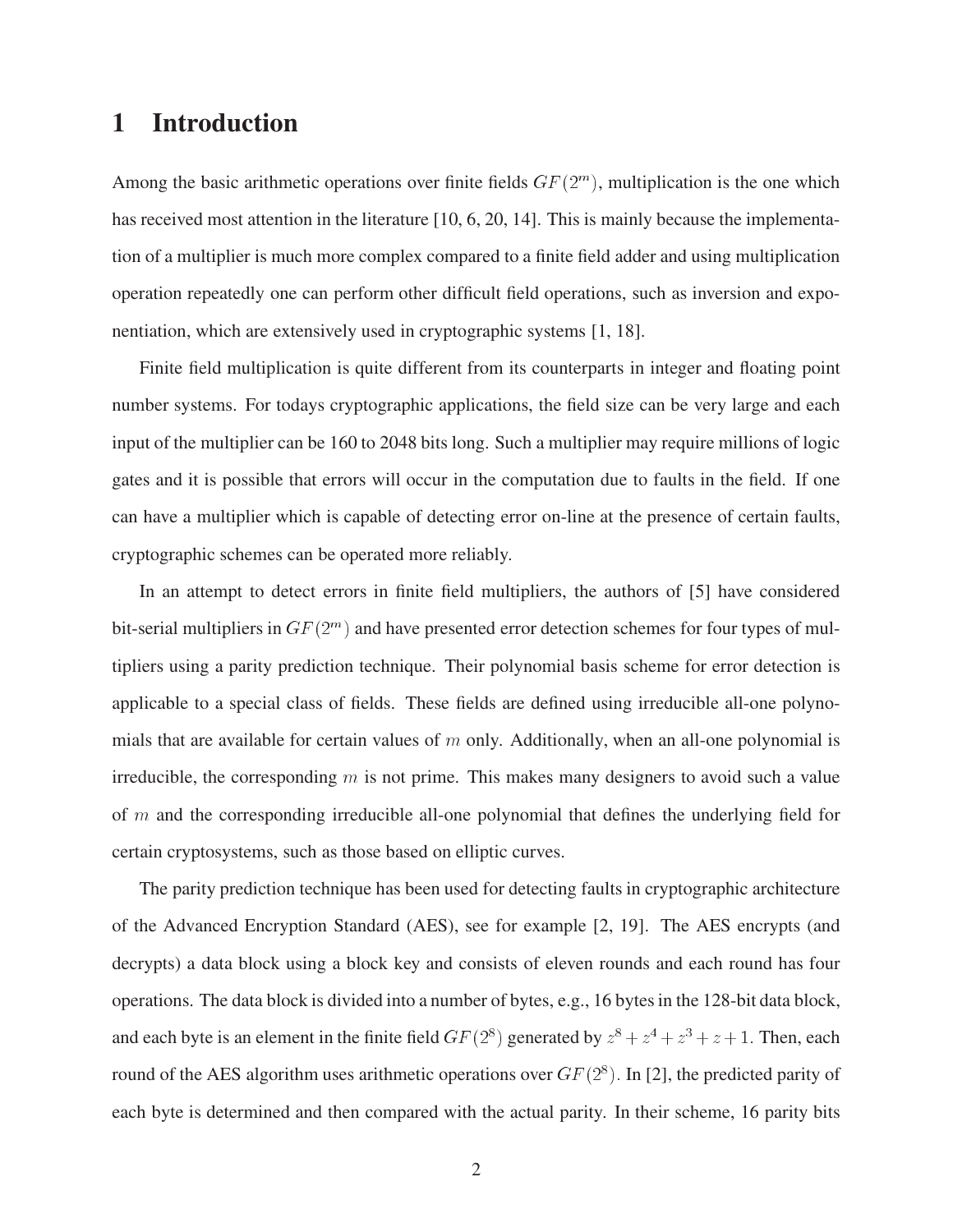are predicted and checked in the three possible choices: (i) once at the end of each round, (ii) four times at the end of each operations in every round, (iii) once at the end of the final round [2]. The authors of [19] have proposed a low cost error detection scheme for the hardware architecture of the AES. Their scheme requires one parity bit for one 128-bit data block and the predicted parity is compared with the actual parity once in each round.

The importance of eliminating errors in cryptographic computations has been pointed out in some recent articles, for examples [3, 8, 4]. The presence of faults in cryptosystems can lead to an active attack which results in leakage of secrete information from the cryptosystem. The simplest way to prevent such an attack is to ensure that the computational device verifies the values it computes before sending them out [4].

In this paper, we consider fault detection architectures for  $GF(2<sup>m</sup>)$  multipliers of both bitparallel and bit-serial types. The well-known polynomial basis is used for representing the field elements. We develop parity prediction schemes for detecting errors due to single and certain multiple faults during the multiplication operation in the field. These new schemes can be used for any field defining irreducible binary polynomial. It is worth mentioning that in the case of multiple faults due to malicious attacks or natural causes that result in even number of errors at the output, the proposed structures are unable to detect these faults. These structures are also not suitable for detecting soft errors.

The organization of this papers is as follows. In Section 2, some preliminaries regarding multiplication using polynomial basis and our fault detection strategy are given. Then, in Sections 3 and 4 fault detection architectures for traditional and recently proposed bit-parallel multipliers are presented. Explicit formulations for parity predictions of three irreducible polynomials, namely equally-spaced polynomials, trinomials and pentanomials, are also given in Section 4. In Section 5, similar techniques are used to develop fault detection architectures for both MSB-first and LSB-first bit-serial multipliers. Finally conclusions are made in Section 6.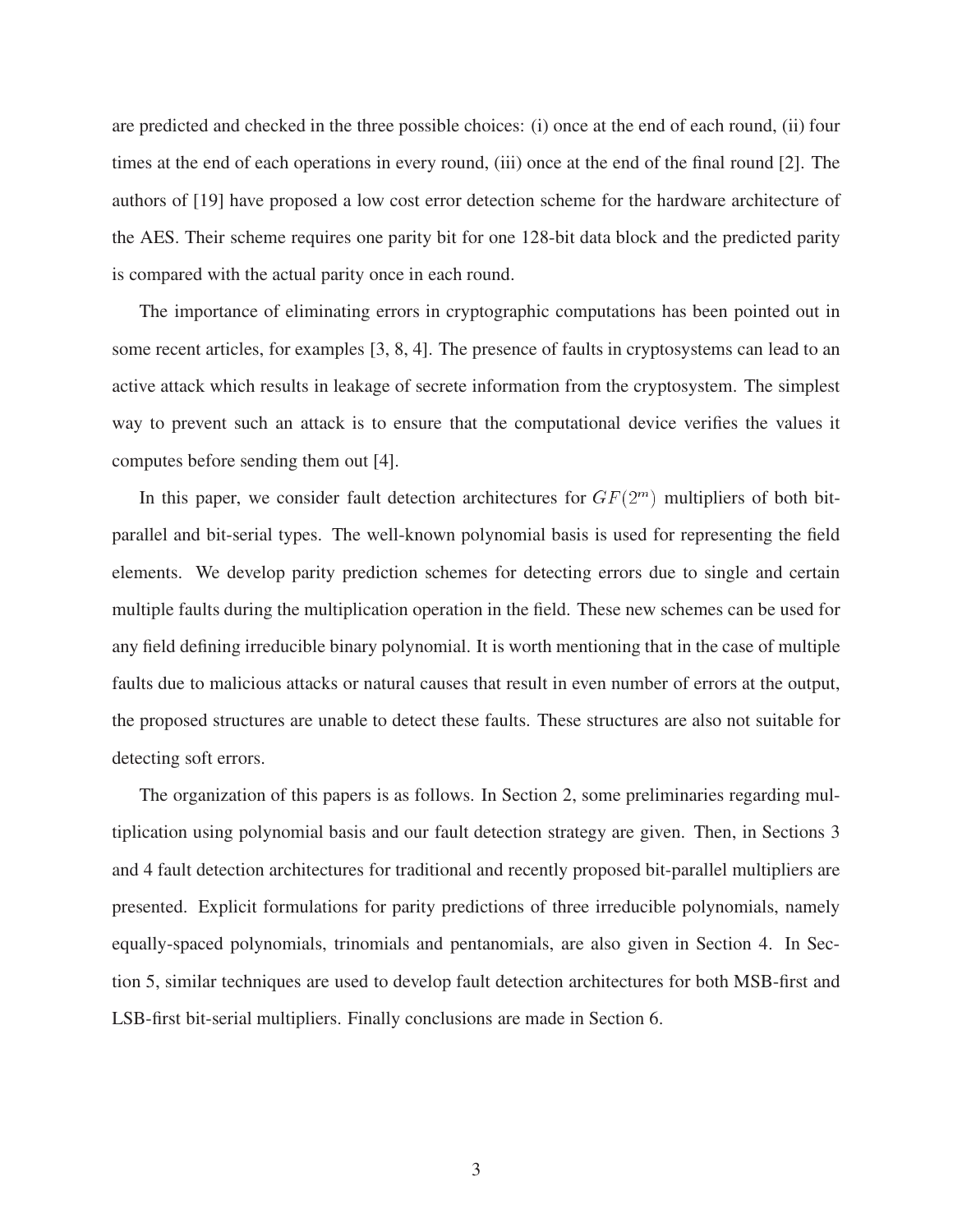# **2 Preliminaries**

## **2.1 Bit-Parallel Polynomial Basis Multipliers**

Let the monic irreducible binary polynomial that defines the field  $GF(2<sup>m</sup>)$  be

$$
F(z) = zm + \sum_{i=0}^{m-1} f_i z^i
$$
 (1)

of degree m, where  $f_i \in GF(2)$  for  $i = 0, 1, \dots, m - 1$ . Let  $\alpha \in GF(2^m)$  be ) be a root of  $F(z)$ , *i.e.*,  $F(\alpha)=0$ . Then the set  $\{1, \alpha, \alpha^2, \cdot\}$  $\cdots$ ,  $\alpha^{m-1}$ } is known as the polynomial (or standard) basis and each element of  $GF(2^m)$  can be written with respect to (w.r.t.) this basis, *i.e.*, if A is an element of  $GF(2^m)$ , then

$$
A = \sum_{i=0}^{m-1} a_i \alpha^i, \ a_i \in \{0, 1\},\tag{2}
$$
  
where  $a_i$ s are the coordinates of *A* w.r.t. polynomial basis (PB). For convenience, these coordinates

will be denoted in vector notation as

$$
\mathbf{a} = [a_0, a_1, a_2, \cdots a_{m-1}]^T, \tag{3}
$$

where T denotes the transposition of a vector.

## **Traditional Multiplier**

Let C be the product of any two elements A and B of  $GF(2<sup>m</sup>)$ . Then, C can be obtained w.r.t. the PB using two steps of polynomial multiplication and modular reduction as follows:

$$
S = A \cdot B = A \cdot \sum_{i=0}^{m-1} b_i \alpha^i = \sum_{i=0}^{m-1} b_i \cdot (A \alpha^i), \tag{4}
$$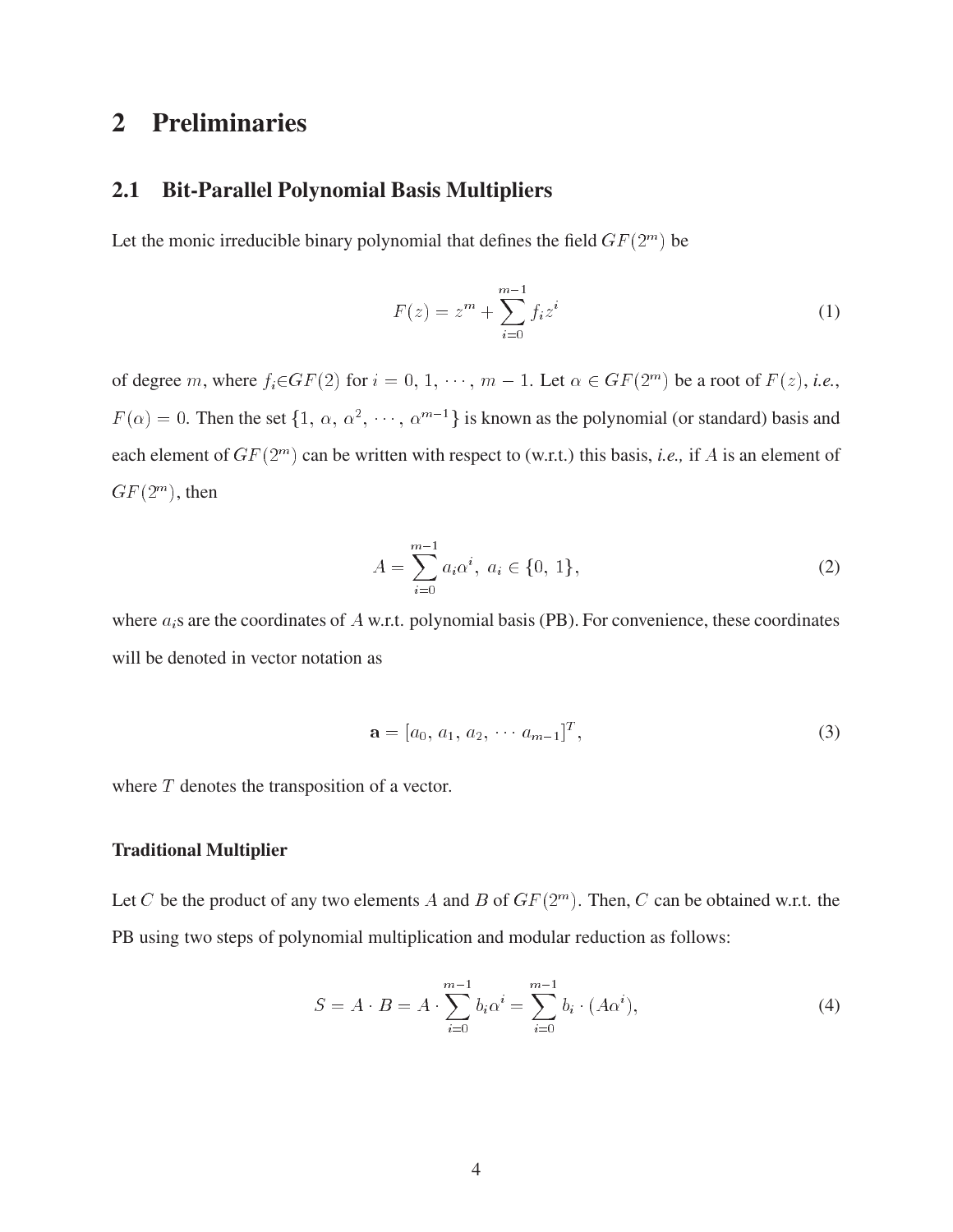

Figure 1: Multiplication of two elements in  $GF(2^m)$ .

$$
C = S \text{ mod } F(\alpha) = \sum_{i=0}^{m-1} b_i \cdot ((A\alpha^i) \text{ mod } F(\alpha))
$$
 (5)

$$
= \sum_{i=0}^{m-1} b_i \cdot X^{(i)}, \tag{6}
$$

where

$$
X^{(i)} = \alpha \cdot X^{(i-1)} \text{ mod } F(\alpha), \quad 1 \le i \le m - 1
$$
 (7)

and  $X^{(0)} = A$ .

A traditional bit-parallel architecture for  $GF(2<sup>m</sup>)$  multiplication using (6) is shown in Figure 1. It mainly consists of three types of modules, namely, sum, pass-thru and  $\alpha$  modules. The sum module (denoted as a double circle with a plus inside) is to simply add two  $GF(2<sup>m</sup>)$  elements and it can be realized in hardware using  $m$  two-input XOR gates. The pass-thru module (denoted as a double circle with a dot inside) is to multiply a  $GF(2<sup>m</sup>)$  element by a  $GF(2)$  element, *i.e.*, if  $X^{(i)} \in GF(2^m)$  and  $b_i \in GF(2)$  are two inputs to a pass-thru module, then its output is  $b_i X^{(i)} =$  $\mathbf{I} = \mathbf{V}^{[i]}$ >:  $X^{(i)}$  if  $b_i = 1,$ 0 if  $b_i = 0$ . In hardware, each pass-thru module consists of  $m$  two-input AND gates. In Figure 1, the third module *(i.e.*, the rectangular shape  $\alpha$  module) multiplies its input, which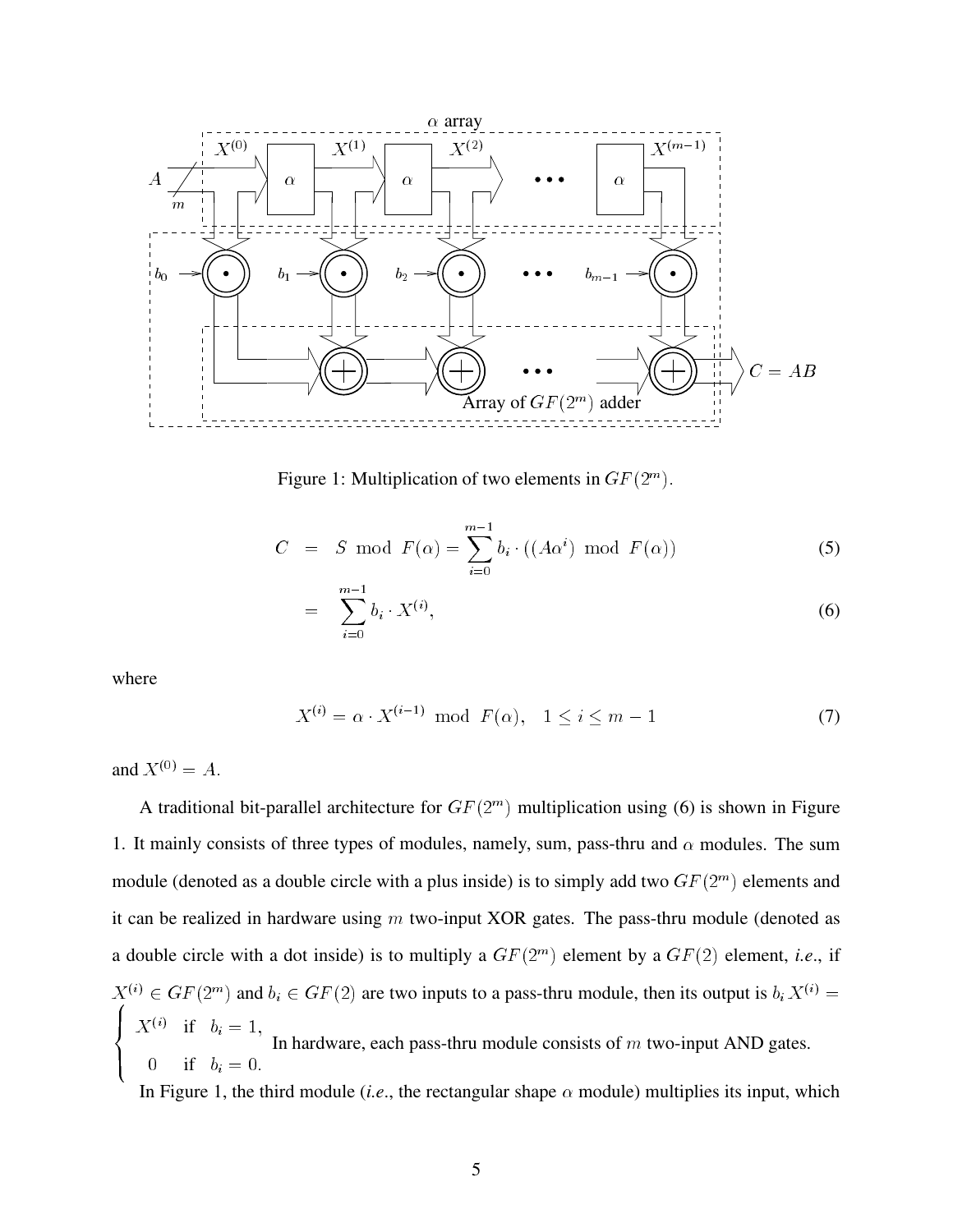is an element of  $GF(2^m)$ , by  $\alpha$  and reduces the result modulo  $F(\alpha)$ . Thus, this module is to essentially realize equation (7) in hardware. Since  $\alpha$  is a root of  $F(z)$ ,

$$
F(\alpha) = \alpha^m + \sum_{i=0}^{m-1} f_i \alpha^i = 0.
$$
 (8)

Then multiplication of an arbitrary element  $A \in GF(2^m)$  by  $\alpha$  gives

$$
A \cdot \alpha = \left(\sum_{i=0}^{m-1} a_i \alpha^i\right) \cdot \alpha = \sum_{i=0}^{m-1} a_i \alpha^{i+1} = \sum_{i=1}^{m-1} a_{i-1} \alpha^i + a_{m-1} \alpha^m.
$$
 (9)

Using (8) and (9), one can write

$$
X \stackrel{\triangle}{=} A \cdot \alpha \mod F(\alpha)
$$
  
=  $a_{m-1} \cdot f_0 + \sum_{i=1}^{m-1} (a_{i-1} + a_{m-1} \cdot f_i) \alpha^i,$  (10)

where  $x_i$ s are in  $GF(2)$  and are the coordinates of X w.r.t. the PB. For any irreducible polynomial over  $GF(2)$ ,  $f_0 = 1$ . Thus from (10), we write the coordinates of X as

$$
x_{i} = \begin{cases} a_{i-1} + a_{m-1} \cdot f_{i} & 1 \leq i \leq m-1, \\ a_{m-1} & i = 0. \end{cases}
$$
 (11)

If  $\omega$  is the Hamming weight of the irreducible polynomial  $F(z)$ , then the realization of (11) requires  $-2$  XOR gates, and so does an  $\alpha$  module. Thus, unlike the sum and pass-thru modules, the  $\alpha$ module has a space (or circuit) complexity which depends on  $F(z)$ . The space complexity is minimum when  $F(z)$  is a trinomial and maximum when  $F(z)$  is an all-one-polynomial (AOP).

## **2.2 Fault Detection Strategy**

In the following sections, we investigate fault detection schemes for  $GF(2<sup>m</sup>)$  multiplication operation. Towards this effort, the parity prediction method is used. This method is shown in Figure 2 where the CUT (circuit under test) block can be either a complete finite field multiplier or a part of it with A and B as inputs and Y as output, where  $A, B \in GF(2^m)$ . In this figure, the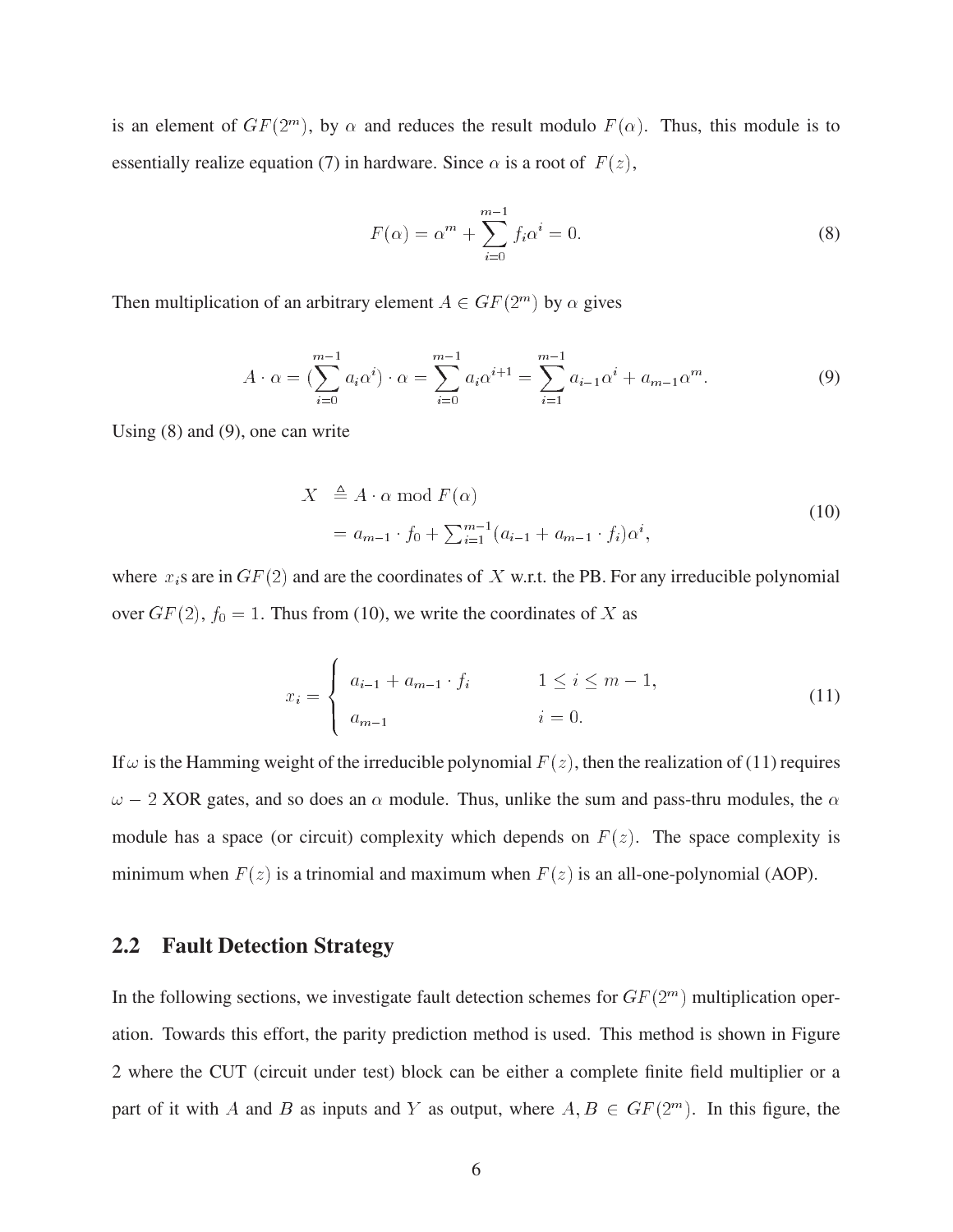

Figure 2: Error indication of the circuit under test (CUT) using parity prediction method.

parity generation (PG) block produces the actual parity of Y, i.e.,  $p_Y = \sum_{i=0}^{K-1} y_i$ , where  $y_i$ s are the coordinates of Y. The actual parity  $p_Y$  is then compared with the predicted parity  $\hat{p}_Y$  using a single XOR gate as shown in the figure. This comparison is monitored by an error indicator flag  $\hat{e}_{\text{CUT}}$ , where  $\hat{e}_{\text{CUT}} = 0$  indicates that no error has been detected and  $\hat{e}_{\text{CUT}} = 1$  flags the detection of errors. The parity prediction (PP) block predicts the parity of the output Y using a function which depends only on the inputs of the CUT as  $\hat{p}_Y = \Gamma_{\text{CUT}}(A, B)$ . This function is hereafter referred to as *parity prediction* function. We assume that the parity of A and B (i.e.,  $p_A$  and  $p_B$ , respectively) are available or they can be reliably pre-computed while loading the coordinates of  $A$  and  $B$  into the multiplier. We also assume that the PP and PG blocks can be made fault free or any fault in them can be detected using a suitable mechanism since these blocks are simple and/or regular. It is noted that the PG block and the last XOR gate in Figure 2 are implemented by a binary tree of XOR (BTX) gates. In the following sections, we derive the function  $\Gamma_{\text{CUT}}$  for each of the modules of the PB multipliers.

For the purpose of this investigation, we first consider  $GF(2<sup>m</sup>)$  multiplier circuit with a single fault. The single fault case provides simplicity in our analysis [7]. In the later part of the paper, we show that various types of multiple faults in the multiplier can also be detected. The following are basic assumptions for the fault model that we use in the entire paper: (i) a fault in a logical gate (i.e., XOR, AND, etc.) results in one of its inputs or the output being fixed to either a logic 0 (stuck-at-0, or s-a-<sup>0</sup> in short) or a logic <sup>1</sup> (stuck-at-1, or s-a-1), respectively, and (ii) a fault can be either permanent or transient. In the following sections, we propose structures which detect the above mentioned faults during the operation in the field.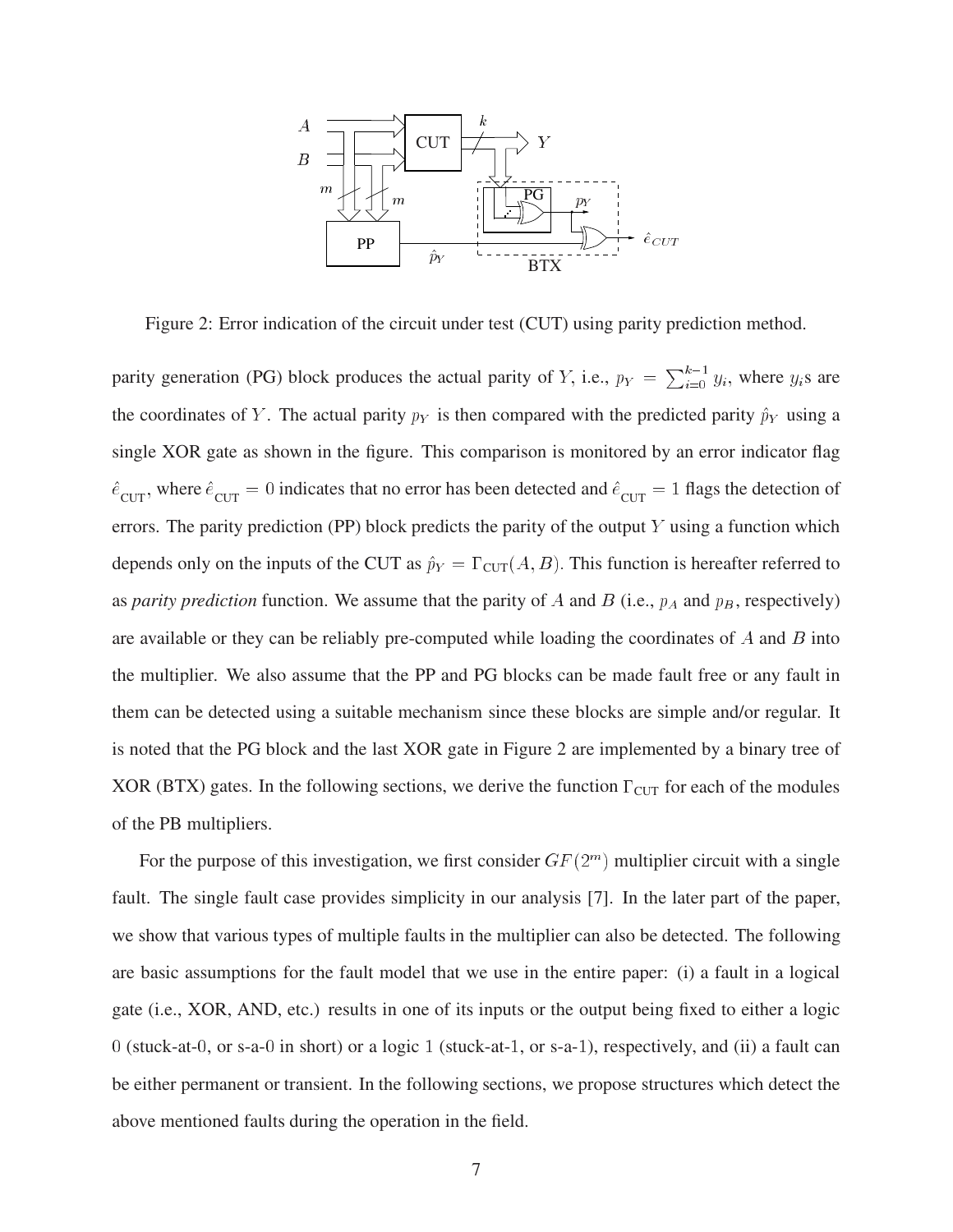# **3 Fault Detections in Traditional Bit-Parallel Multiplier**

## **3.1 Parity Predictions of Individual Modules**

In the following, we obtain the parity prediction functions of the modules of the bit-parallel multiplier of Figure 1. PB multipliers that are capable of detecting faults are considered in the next sections.

## **3.1.1 Parity Prediction in**  $\alpha$  Module

Let  $\omega$  be the Hamming weight of the irreducible polynomial  $F(z)$ . Then, (1) can be written as

$$
F(z) = 1 + \sum_{j=1}^{\omega - 2} z^{\rho_j} + z^m,
$$
\n(12)

where  $\rho_j$ 's are powers of z in (1) with  $f_{\rho_j} = 1, 1 \le j \le \omega - 2$ . Then we have  $1 \le \rho_1 < \rho_2 < \omega$  $\rho_3 \cdots < \rho_{\omega-2} \le m - 1$  and (11) can be written as

$$
x_i = \begin{cases} a_{\rho_j - 1} + a_{m-1} & i = \rho_j, \ 1 \le j \le \omega - 2, \\ a_{i-1 \mod m} & \text{otherwise.} \end{cases} \tag{13}
$$

Using (13), a circuit diagram for the  $\alpha$  module is shown in Figure 3(a). Note that a stuck-at fault in one of the  $(\omega - 2)$  XOR gates of this module causes at most one error at the output.

For  $j \in \{\rho_1, \rho_2, \cdots, \rho_{\omega-2}\}\$ , assume that the j-th gate in Figure 3(a) is faulty. Then all the output coordinates, except  $x_j$ , are error free. If the upper input of the j-th gate is stuck, then the erroneous  $j$ -th coordinate is

$$
\dot{x}_j = \begin{cases} a_{m-1} & \text{for } s-a-0, \\ \overline{a}_{m-1} & \text{for } s-a-1, \end{cases}
$$
 (14)

where  $\overline{x}$  indicates complement of x. On the other hand, if the lower input is stuck, then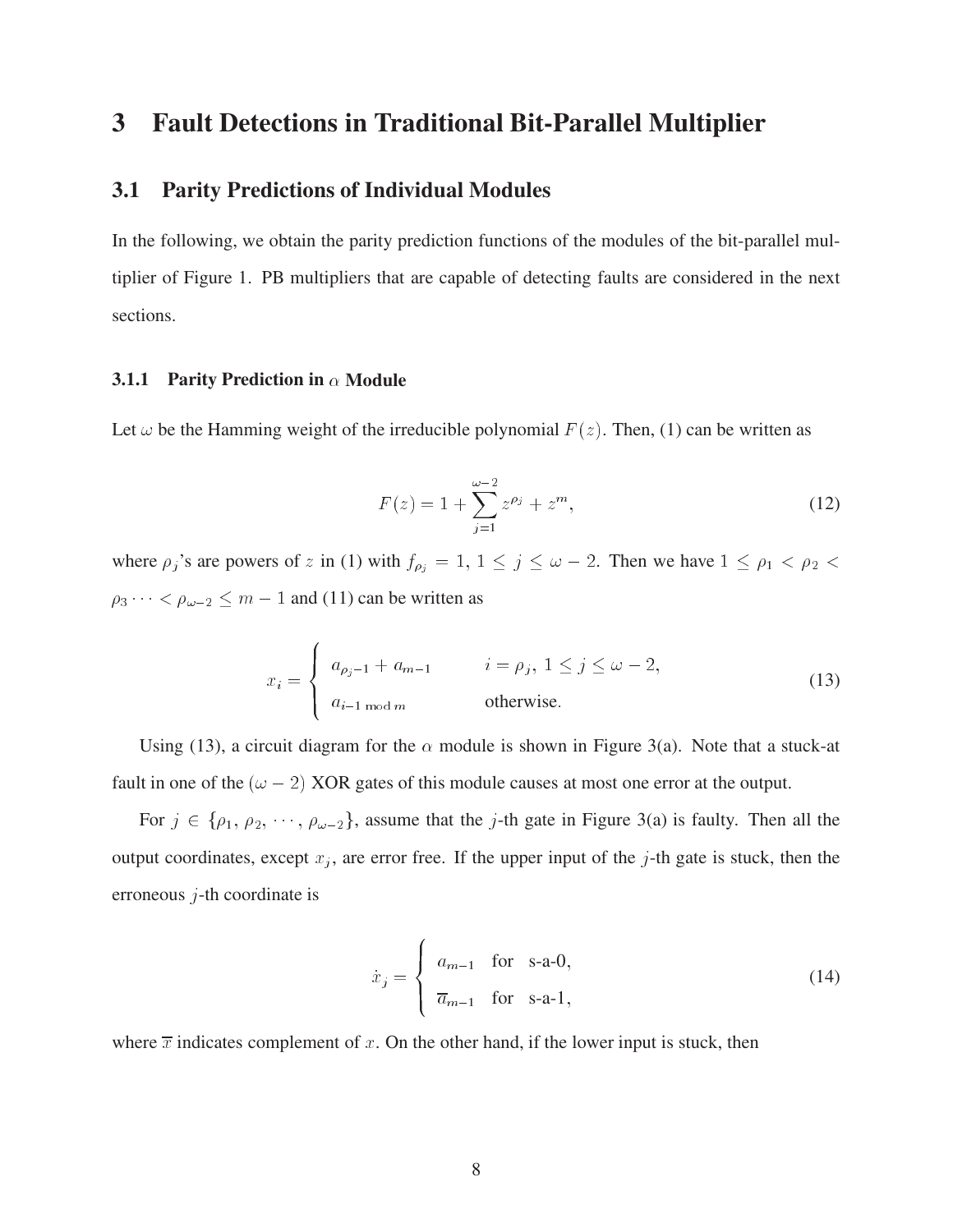

Figure 3: (a)The original circuit of  $\alpha$  module. (b) The circuit for detecting a single fault ( $\alpha'$ module).

$$
\dot{x}_j = \begin{cases}\n a_{j-1} & \text{for } s\text{-a-0}, \\
\overline{a}_{j-1} & \text{for } s\text{-a-1}.\n\end{cases}
$$
\n(15)

Detection of such faults are discussed below.

Assume that A and X are the input and output of the  $\alpha$  module, respectively. Then we have the following lemma.

**Lemma 1.** Let  $X = A \cdot \alpha \mod F(\alpha)$ . Also, assume that  $p_A = \sum_{i=0}^{m-1} a_i$  is the parity bit of A. *Then, the predicted parity bit of* <sup>X</sup> *is*

$$
\hat{p}_X = \Gamma_\alpha = p_A + a_{m-1} \in GF(2),\tag{16}
$$

*where*  $a_{m-1}$  *is the*  $(m - 1)$ -th coordinate of input A.

*Proof.* Using (11),  $\hat{p}_X$  can be written as  $\hat{p}_X = a_{m-1} + \sum_{i=1}^{m-1} (a_{i-1} + a_{m-1}f_i) = a_{m-1} \sum_{i=1}^{m-1} f_i +$  $\Box$ m-1  $i=0$  and  $i=1$ 

Since  $F(z)$  is irreducible over  $GF(2)$ ,  $F(z)$  is not divisible by  $z + 1$ , and  $F(1) = 1$ . Then from (1), one obtains  $\sum_{i=1}^{m-1} f_i = f_0 = 1$  and the proof is complete.  $\Box$ 

It is noted that the authors of [2] have independently proved Lemma 1 and used it to develop a fault detection structure of AES.

Similar to (16), we can obtain the relation between parity bits of X and A in the fault free  $\alpha$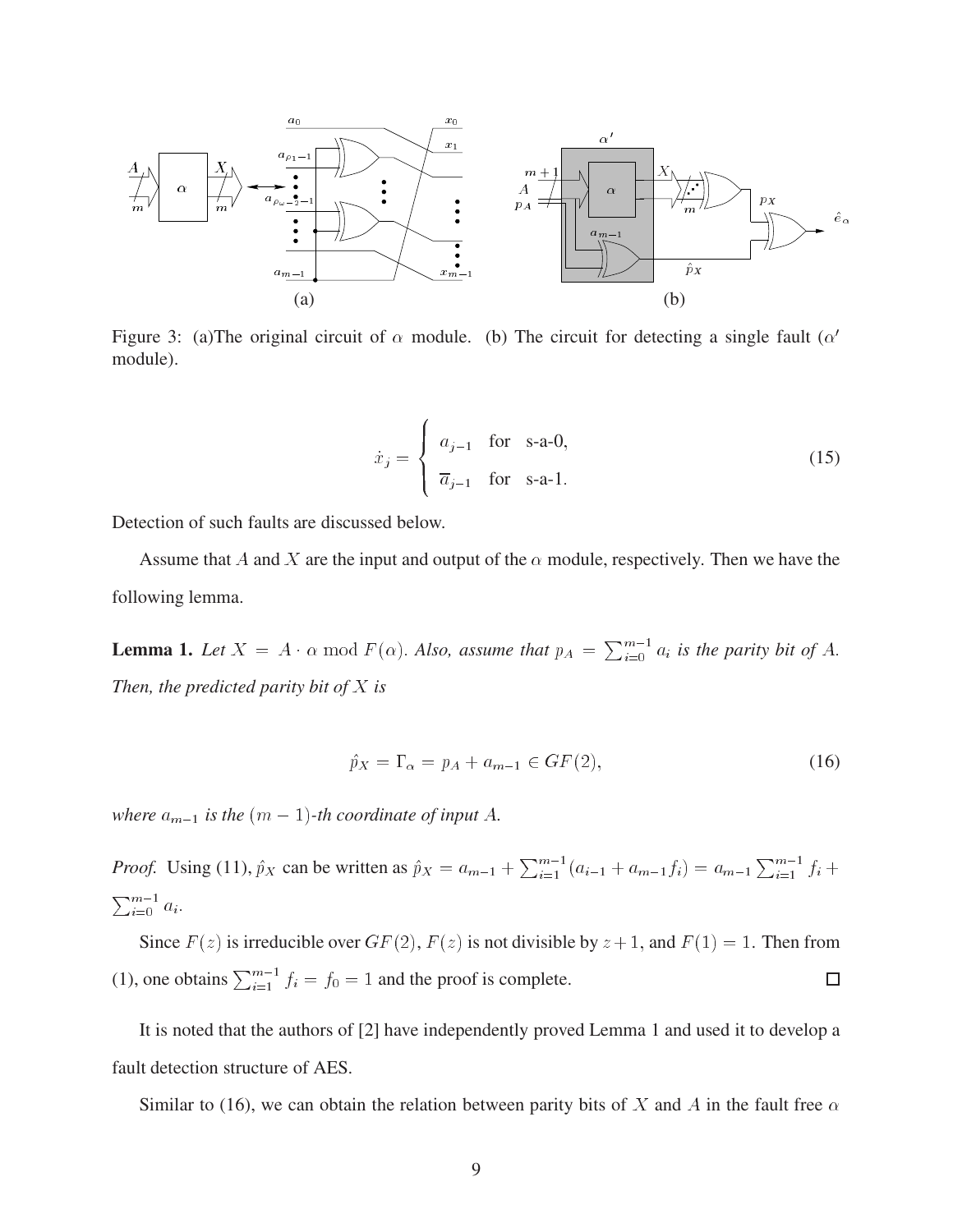module as

$$
p_X + p_A = a_{m-1}.\tag{17}
$$

In the  $\alpha$  module, a stuck-at fault in one of its gates will result in an output which is different from X and (16) will not hold. Thus, equation (16) can be used for detecting an error in the output of the  $\alpha$  module. Circuit for detecting such errors is shown in Figure 3(b), where  $\hat{e}_{\alpha} = 0$  indicates that no error has been detected and  $\hat{e}_{\alpha} = 1$  flags the detection of an error. Since (16) is over  $GF (2)$ , the values of  $\hat{e}_{\alpha}$  would detect not only a single error, but also any odd number of errors. With a similar argument, it is clear that an even number of errors are not detected by  $\hat{e}_{\alpha}$ .

#### **3.1.2 Parity Predictions of Sum and Pass-thru Modules**

The sum module of Figure 1 is a finite field adder which produces sum of the two elements of  $GF(2<sup>m</sup>)$  at its output. Let  $A = (a_{m-1}, \dots, a_1, a_0)$  and  $B = (b_{m-1}, \dots, b_1, b_0)$  be two inputs to this module. Then the output is  $D = A + B = (d_{m-1}, \dots, d_1, d_0)$  where  $d_i = a_i + b_i$  for  $\sim$   $\sim$  $i \leq m - 1$ . The architecture of this module uses m two-input XOR gates. Let  $p_A = \sum_{i=0}^{m-1} a_i$ and  $p_B = \sum_{i=0}^{m-1} b_i$  be the parity bits of A and B, respectively. Then the parity bit of the output,  $p_D = \sum_{i=0}^{m-1} d_i$ , is predicted by

$$
\hat{p}_D = \Gamma_{sum} = p_A + p_B \tag{18}
$$

using one extra XOR gate. Let us denote these  $m + 1$  XOR gates as the new sum module.

The pass-thru module of Figure 1 multiplies an element  $A \in GF(2^m)$  by a single bit  $b \in GF(2)$ which can be implemented using m two-input AND gates. Let  $G \in GF(2^m)$  be the output of such a module with inputs of A and b. Thus, the output of this module G is zero when  $b = 0$  and A when  $b = 1$ .

Detection of an odd number of errors is accomplished by using a single parity bit similar to the  $\alpha$  and sum modules. Let A and  $p_A = \sum_{i=0}^{m-1} a_i$  be the input of the pass-thru module and its parity bit respectively. Then, the parity bit of the output  $G = bA$  is  $p_G = \sum_{i=0}^{m-1} g_i$ , where  $g_i = b \cdot a_i$ ,  $0 \le i \le m - 1$ , are the coordinates of G. Thus, the predicted parity bit of the output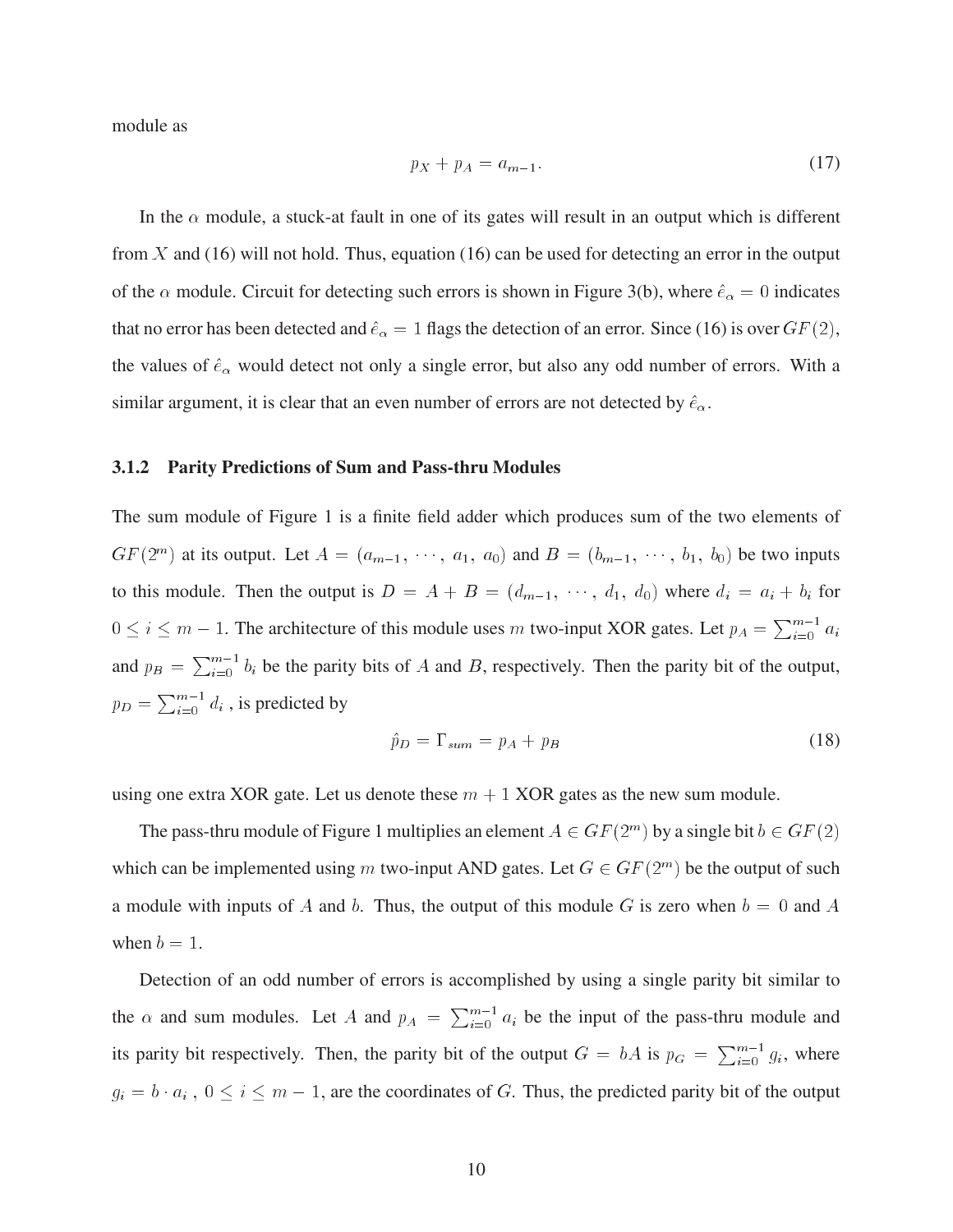can be expressed as

$$
\hat{p}_G = \Gamma_{pass} = b \cdot p_A \tag{19}
$$

which requires only one AND gate for its implementation. Let us denote the original pass-thru module together with this AND gate as the new pass-thru module similar to the new sum module. These new modules are used in the next section.

The discussions in this section have so far dealt with the parity prediction functions of individual modules. Using these parity functions, below we attempt to detect faults in the entire multiplier.

## **3.2 Fault Detection Architectures**

When  $\alpha$  modules are cascaded as shown in the array of  $\alpha$  modules in Figure 1, we can re-state Lemma 1 as follows:

**Lemma 1a.** *Using the symbols defined earlier, we have*

$$
\hat{p}_{X^{(j)}} = p_A + \sum_{k=0}^{j-1} x_{m-1}^{(k)}, \qquad j = 1, 2, \cdots, m-1,
$$
\n(20)

where  $x_{m-1}^{(k)}$  *is the*  $(m-1)$ -th coordinate of  $X^{(j)} = A\alpha^j \mod F(\alpha)$  w.r.t. the polynomial basis, *respectively.*

*Proof.* The proof can be done by induction as follows. Equation (20) is the same as (16) when  $j = 1$ . Let us assume equation (20) holds for  $j = l, 1 < l < m - 1$ , i.e.,  $\hat{p}_{X^{(l)}} = p_A + \sum_{k=0}^{l-1} x_{m-1}^{(k)}$ , then we will prove that (20) holds for  $j = l + 1$ . This can be done by using (16) for the l-th  $\alpha$ module as

$$
\hat{p}_{X^{(l+1)}} = p_{X^{(l)}} + x_{m-1}^{(l)}.\tag{21}
$$

Now, if we assume that no fault occurs in the  $\alpha$  modules, then  $\hat{p}_{X^{(l)}} = p_{X^{(l)}} = p_A + \sum_{k=0}^{l-1} x_{m-1}^{(k)}$ , and by substituting in (21), the proof is complete.  $\Box$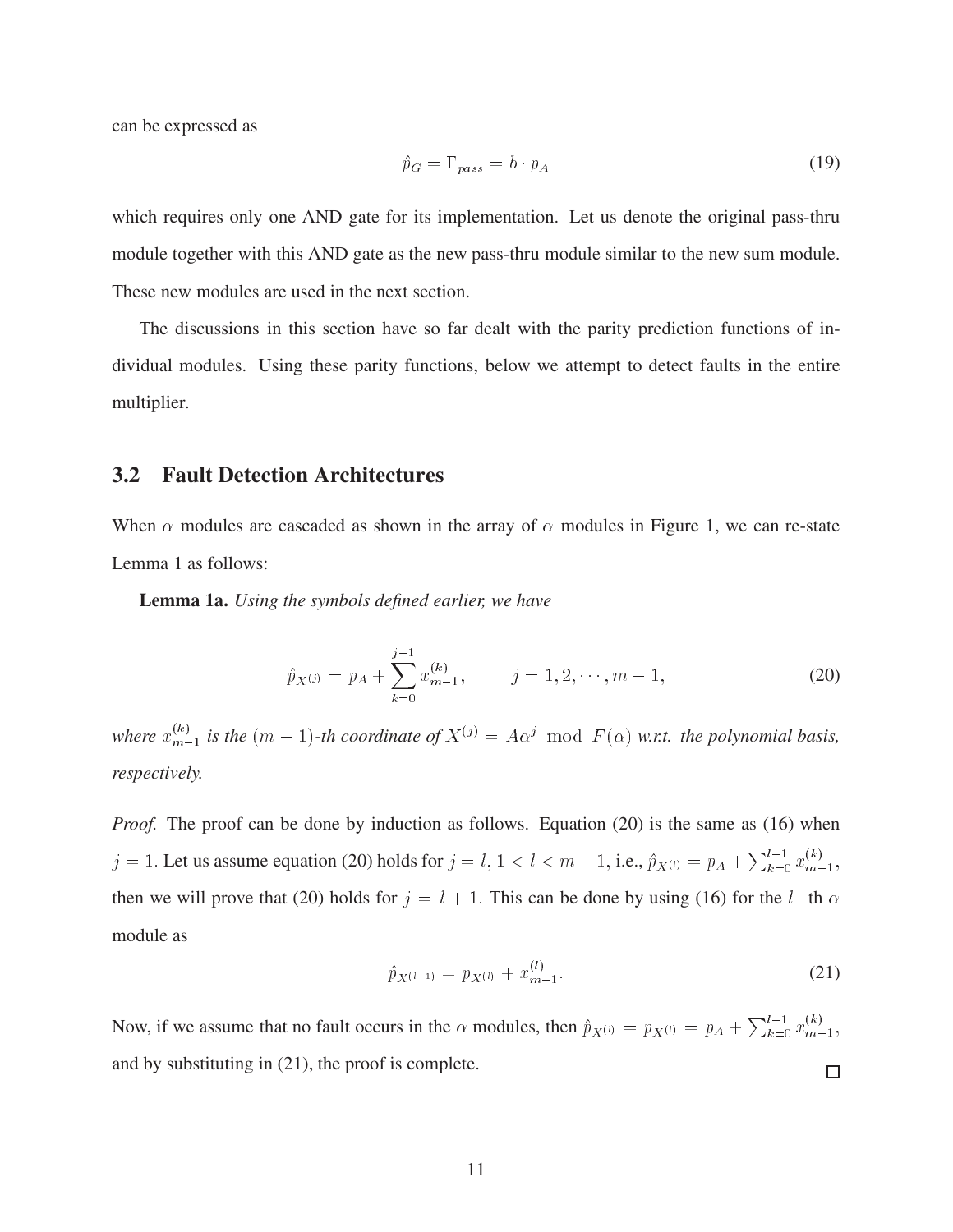Then, the parity bit of the output of the polynomial basis multiplier can be predicted using the following theorem.

**Theorem 1.** Let C be the product of two arbitrary elements A and B of  $GF(2^m)$ . Then,

$$
\hat{p}_C = \sum_{j=0}^{m-1} b_j \hat{p}_{X^{(j)}}.
$$
\n(22)

*Proof.* Using (6) and generalizing (18) from two inputs to m inputs, one can obtain  $\hat{p}_C = \sum_{j=0}^{m-1} \hat{p}_{b_jX^{(j)}}$ . Now, using (19), one can see that  $\hat{p}_{b_jX^{(j)}} = b_j\hat{p}_{X^{(j)}}$ , and the proof is complete. □

In order to detect a single fault in a finite field multiplier, equation (22) can be realized easily by replacing all the  $\alpha$ , pass-thru and sum modules in Figure 1 with the  $\alpha'$  module and the new pass-thru and sum modules as shown in Figure 4(a) (these three new modules are shaded in this figure to distinguish them from the old ones). The bus width of this multiplier is  $m + 1$ . For the purpose of illustration, the fault detection architecture for  $GF(2<sup>3</sup>)$  multiplier generated by irreducible polynomial  $F(z) = z^3 + z + 1$  is shown in Figure 4(b). Since the output of any gate of the shaded pass-thru and sum modules in Figure 4(a) is connected to only one gate, the single stuck fault at any gate of these modules changes only one coordinate of the output of this multiplier. Therefore, a circuit that compares the actual parity  $p_C$  with the predicted  $\hat{p}_C$  to generate  $\hat{e}$ , which is shown at the bottom end of the figure, is capable of detecting any single fault in the shaded sum and pass-thru modules of Figure 4(a). Also, it is clear that any single fault in any XOR gate in the parity generation circuit  $p_C$  and the very last XOR gate can be detected by  $\hat{e}$ . It is noted that such a comparison circuit is implemented using a binary tree of XOR gates which is done by three last XOR gates at the bottom end of Figure 4(b).

It is worth mentioning that this circuit can also detect certain multiple faults that result in an odd number of errors at the output. To give an example of such multiple faults, let us re-arrange all shaded sum and pass-thru modules of Figure 4(a) into  $m + 1$  blocks of inner product cells, each of which contains m AND gates and  $m - 1$  XOR gates and generates one output of the multiplier  $c_i$ ,  $\sim$   $\sim$   $\sim$  $i \leq i \leq m - 1$ , as well as the parity prediction. Then, any multiple faults in an inner product cell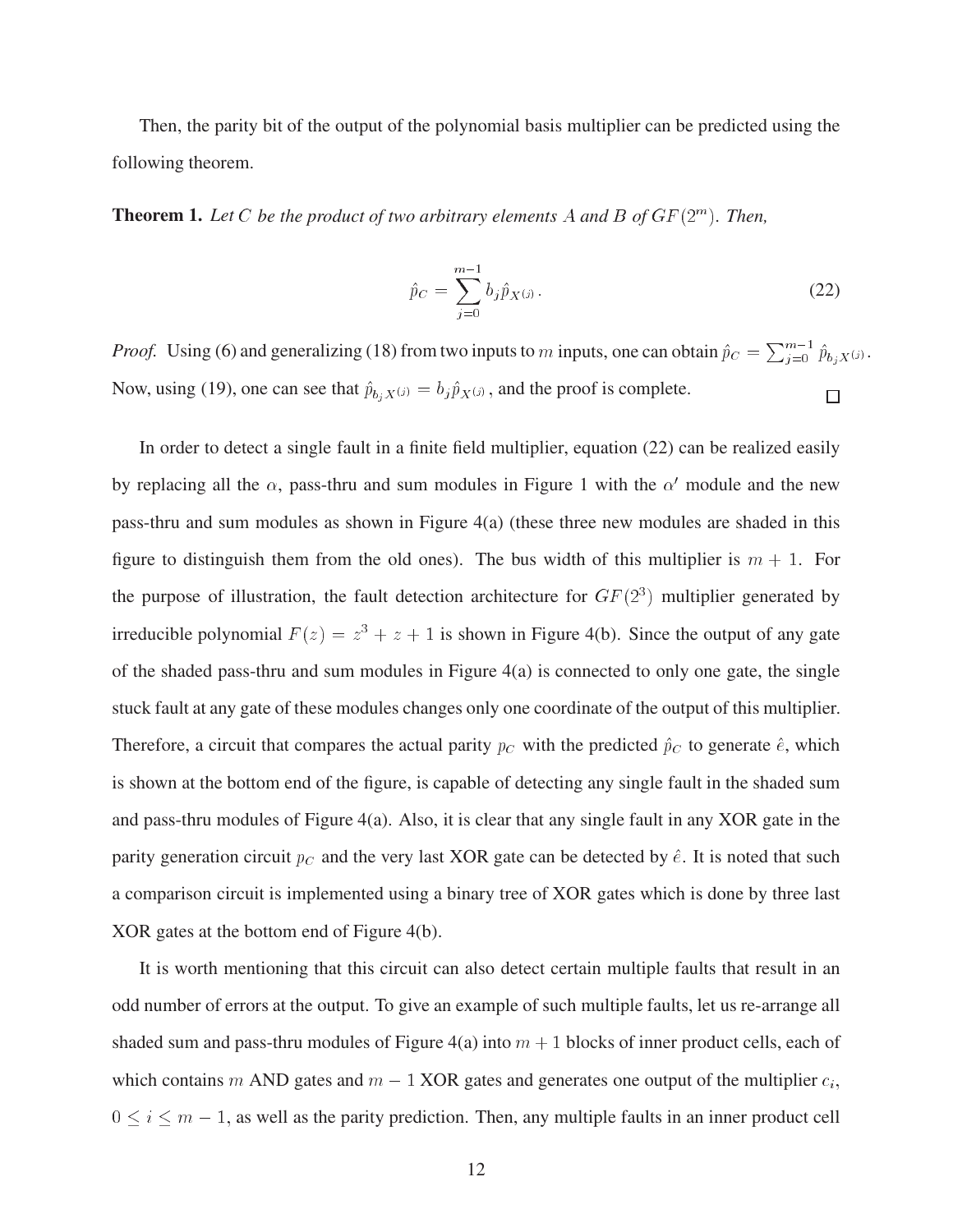

Figure 4: (a) Multiplication of two elements in  $GF(2<sup>m</sup>)$  with fault detection capability. (b) An example for  $GF(2^3)$  generated by  $z^3 + z + 1$ .

may change the corresponding bit and it will be detected by  $\hat{e}$ . It is noted that Figure 4 can detect transient faults including single and the above mentioned multiple stuck-at faults.

One important drawback of the multiplier shown in Figure 4(a) is that it can detect a single stuck-at-fault in the right-most  $\alpha'$  module, but may not in other  $\alpha'$  modules of Figure 4(a). This is because a stuck-at fault in any  $\alpha'$  modules other the right-most one is most likely to change more than one bit of the multiplier output. Then, these errors cannot be detected if an even number of output bits are changed due to a single fault in the  $\alpha'$  array.

In this connection, note that the  $\alpha'$  modules require  $(\omega - 1)(m - 1)$  XOR gates. For the cryptographic applications, the most commonly used irreducible polynomials are trinomial ( $\omega$  = 3) and pentanomial ( $\omega = 5$ ). Also, one can easily determine that the shaded pass-thru and sum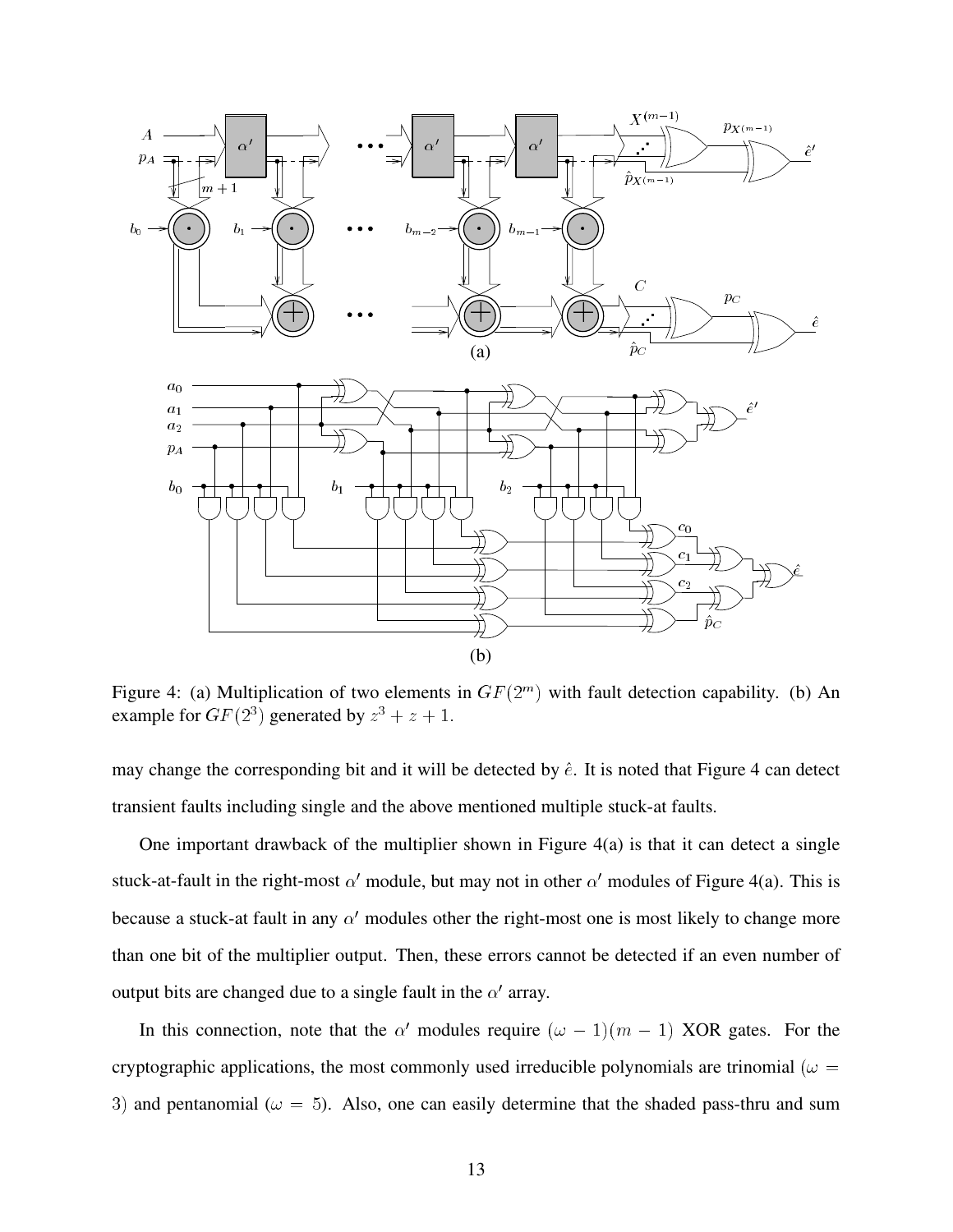modules consist of  $m(m + 1)$  AND gates and  $(m - 1)(m + 1) = m^2 - 1$  XOR gates, respectively. Therefore, for such applications where the value of m is large, the space complexity of the  $\alpha'$ modules is negligible compared with space complexity of the whole multiplier and then it is more likely that a single fault is not located in a  $\alpha'$  module, but in a pass-thru or sum module. In such a case, the error due to the fault can be detected as explained earlier.

Nevertheless, in order to detect a single fault in the  $\alpha'$  modules, one can use another flag, i.e.,

$$
\hat{e}' = \hat{p}_{X^{(m-1)}} + p_{X^{(m-1)}},\tag{23}
$$

where  $\hat{p}_{X(m-1)}$  is obtained by using (20) for  $j = m - 1$  as

$$
\hat{p}_{X^{(m-1)}} = \Gamma_{\alpha \, array} = p_A + \sum_{k=0}^{m-2} x_{m-1}^{(k)}.
$$
\n(24)

Equation (23) is realized at the top right end of Figure 4(a) and then  $\hat{e}^{\prime}$  can be implemented by a binary tree of XOR gates as shown in Figure 4(b). Below, we explain how it flags a single fault in an  $\alpha'$  module.

As shown in Figure 3(b), each  $\alpha'$  module consists of the original  $\alpha$  module and an XOR gate. We assume that a single fault changes only one bit of the output of the  $\alpha'$  module. Then, this fault will be detected by  $\hat{e}^{\prime}$  in Figure 4, because either a predicted parity or the output of an  $\alpha$  module will be changed as a result of such a single fault. If a predicted parity is changed, then  $\hat{p}_{X^{(m-1)}}$ will be changed and it will be indicated by  $\hat{e}^{\prime} = 1$ . Otherwise,  $p_{X(m-1)}$  is changed which results in  $\hat{e}^{\prime} = 1$ . This is because of the following.

Equation (17) can be generalized for detecting an error in each of the  $\alpha$  modules as

$$
p_{X^{(j+1)}} + p_{X^{(j)}} = x_{m-1}^{(j)}, \qquad j = 0, 1, \cdots, m-2, \qquad (25)
$$

where  $X^{(0)} = A$ . For  $1 \le i \le m - 1$ , suppose the fault is in the  $\alpha$  module located in the *i*-th  $\alpha'$ module of Figure 4. Then the outputs of the  $\alpha$  modules are correct for  $1 \le k \le i - 1$  and may be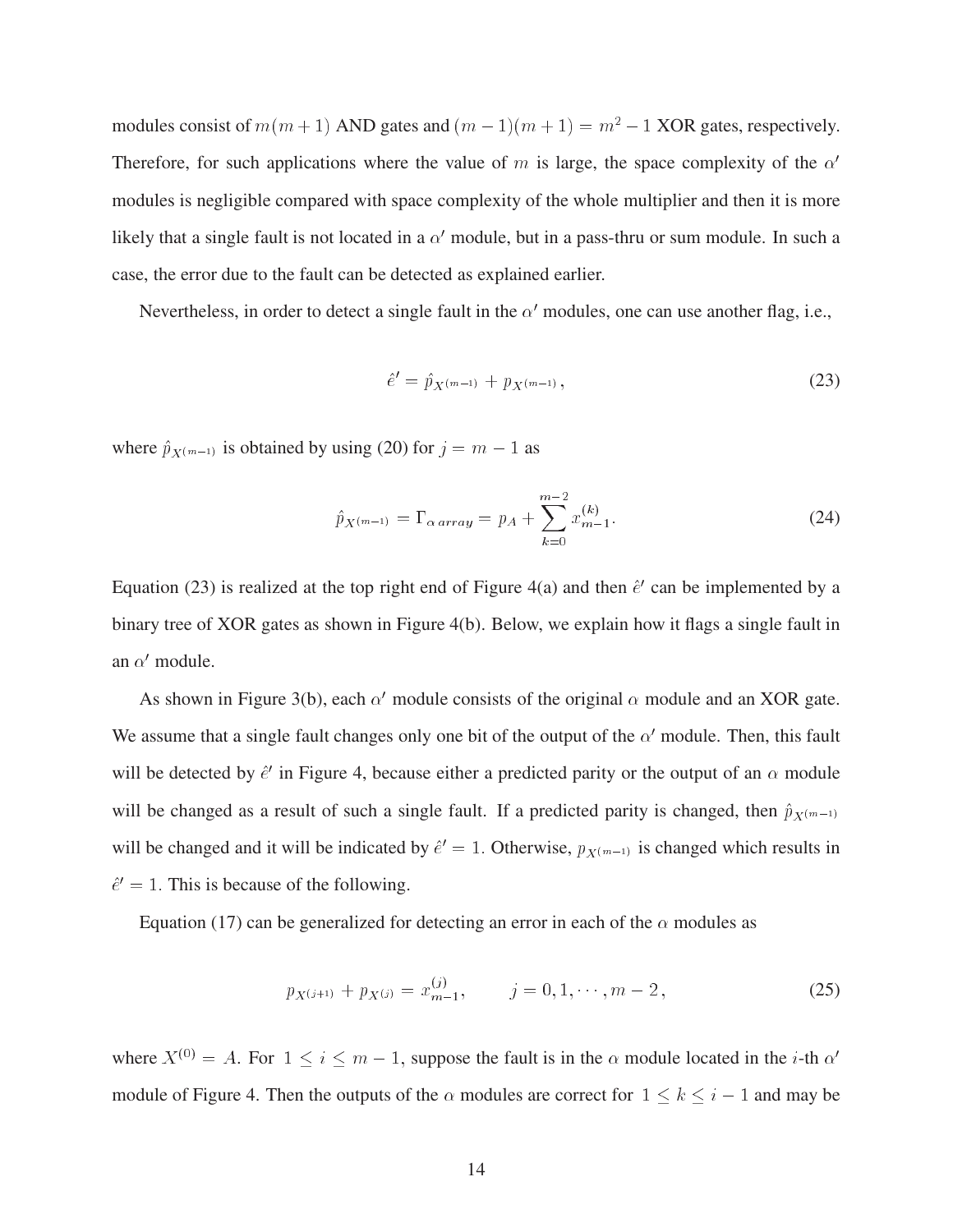in error for  $i \le k \le m - 1$ . Thus, we can divide (25) into the following three parts.

$$
p_{X^{(k)}} + p_{X^{(k-1)}} = x_{m-1}^{(k)}, \qquad 0 \le k \le i-1,
$$
\n(26)

$$
p_{X^{(i)}} + p_{X^{(i-1)}} = x_{m-1}^{(i-1)} + \hat{e}', \tag{27}
$$

$$
p_{X^{(k)}} + p_{X^{(k-1)}} = x_{m-1}^{(k)}, \qquad i+1 \le k \le m-1. \tag{28}
$$

Equation (26) is similar to (25), because there is no fault up to the  $(i - 1)$ -th  $\alpha$  module. Since the fault is in the *i*-th module, (25) is not valid and this is shown by adding a single bit,  $\hat{e}$ , to the right hand side of (27). This flag is <sup>1</sup> when this fault produces an error at the output of this module. After the *i*-th  $\alpha$  module, although not all inputs and outputs are correct but (28) is still valid, since according to our assumption these modules are fault free. By adding these three equations for  $\sim$   $\sim$  $k \leq m - 1$  and using  $X^{(0)} = A$ , the relation of (23) is obtained. Note that  $\hat{e}^{\prime}$  in (23) is independent of the position of the faulty module.

### **3.2.1 Fault Detection Using Double Parity Bits**

The structure shown in Figure 4(a) does not make use of the parity bit of  $B$ , i.e.,  $p_B$  is not used as an input of the multiplier. Thus, this structure can be used even when the parity of only one of the two inputs is available. If the parity bits of both inputs are available, then the parity bit  $\hat{p}_C$  of the product can be obtained in an alternate way as presented below.

**Corollary 1.** Let  $p_A$  and  $p_B$  be the parity bits of A and B, respectively. Then predicted parity bit  $of C = AB$  *is* 

$$
\hat{p}_C = p_A p_B + \sum_{j=1}^{m-1} b_j \sum_{k=0}^{j-1} x_{m-1}^{(k)}.
$$
\n(29)

*Proof.* Substituting (20) into (22), we have

$$
\hat{p}_C = b_0 p_A + \sum_{j=1}^{m-1} b_j (p_A + \sum_{k=0}^{j-1} x_{m-1}^{(k)})
$$
\n
$$
= p_A \sum_{j=0}^{m-1} b_j + \sum_{j=1}^{m-1} b_j \sum_{k=0}^{j-1} x_{m-1}^{(k)}
$$
\n(30)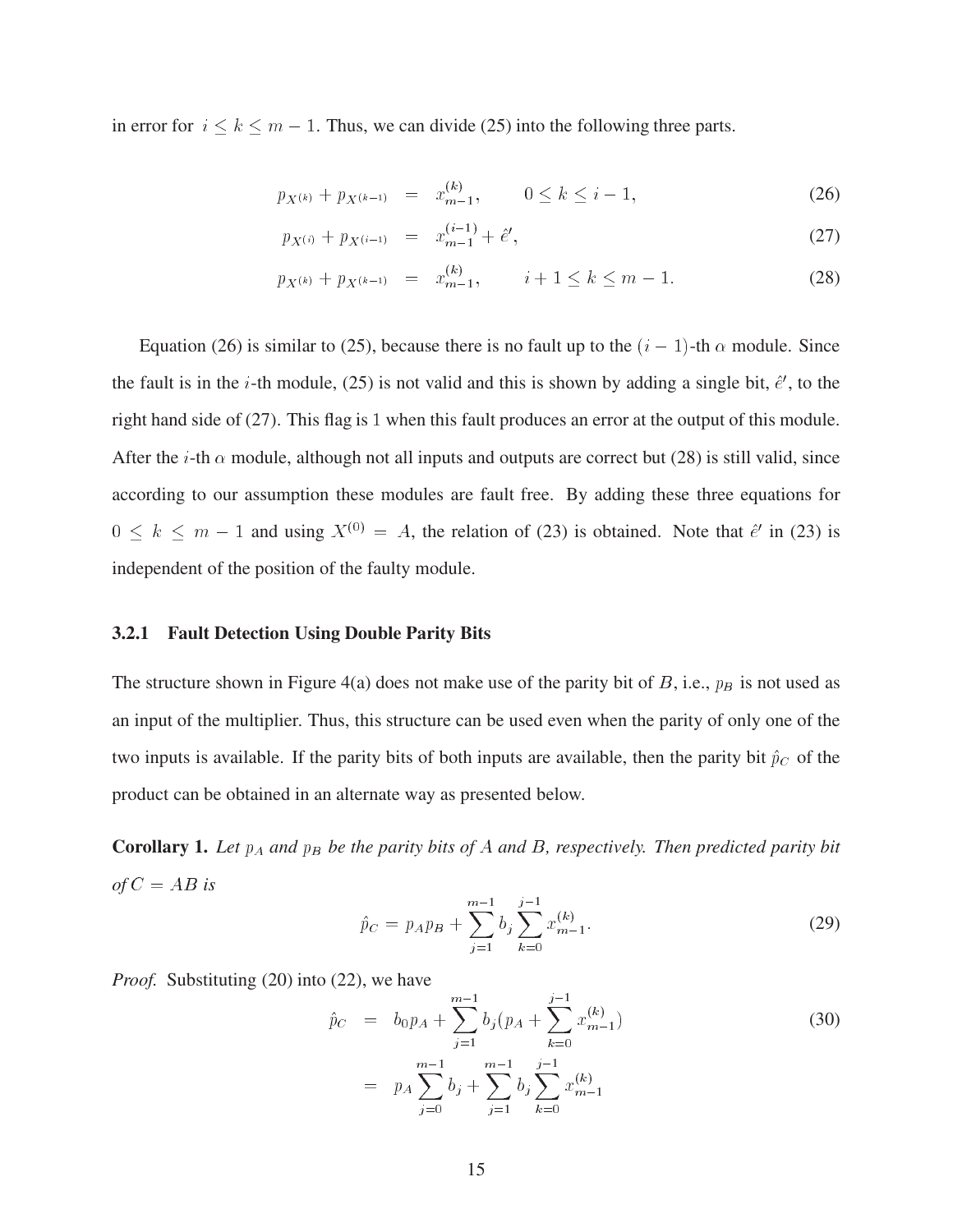$$
= p_{APB} + \sum_{j=1}^{m-1} b_j \sum_{k=0}^{j-1} x_{m-1}^{(k)}.
$$

 $\Box$ 

As seen in (29), the only dependency of  $\hat{p}_C$  on  $b_0$  is through  $p_B$ . Also, note that (29) is similar to (30) and then by modifying Figure 4(a) (and Figure 4(b) for  $GF(2<sup>3</sup>)$ ), one can obtain another structure. This structure, which is denoted as double parity fault detection structure, is shown in Figure 5(a). This new structure is obtained by replacing two shaded modules, i.e., the first passthru and  $\alpha'$  modules, of Figure 4(a) with their corresponding non-shaded modules. Also, the output of the AND gate which generates  $p_A p_B$  is connected to the input of next shaded sum module. This bit is located at the last position and predicts the output parity. Since  $p_A$  is removed from the input of the  $\alpha$  module, it should be XORed at the output to obtain  $\hat{p}_{X(m-1)}$  as shown in Figure 5(a). The corresponding architecture for  $GF(2<sup>3</sup>)$ , which can also be obtained from Figure 4(b), is shown in Figure 5(b). It is noted that Theorem 1 and Corollary 1 are not restricted to any particular irreducible polynomials.

It is interesting to compare Corollary 1 with the parity prediction of a conventional integer multiplier that multiplies two m-bit integers, say A and B, to generate a  $2m$ -bit output, say S. Then, the predicted parity can be obtained as  $\hat{p}_S = p_A p_B + p_C$ , where  $p_C$  is the carry parity and can be obtained by adding all the carry bits [11].

# **4 Fault Detection in Low Complexity Bit-Parallel Multiplier**

Recently, a new class of low complexity multiplier has been proposed in [17] (for trinomials), [15] (for special pentanomials) and [14] (for general irreducible polynomials). The multiplier structure proposed in [14] is shown in Figure 6(a). As seen in the figure, it consists of two blocks, namely <sup>I</sup> and Q. After substituting (2) into (4), one can see that S is a binary polynomial of degree  $2m - 2$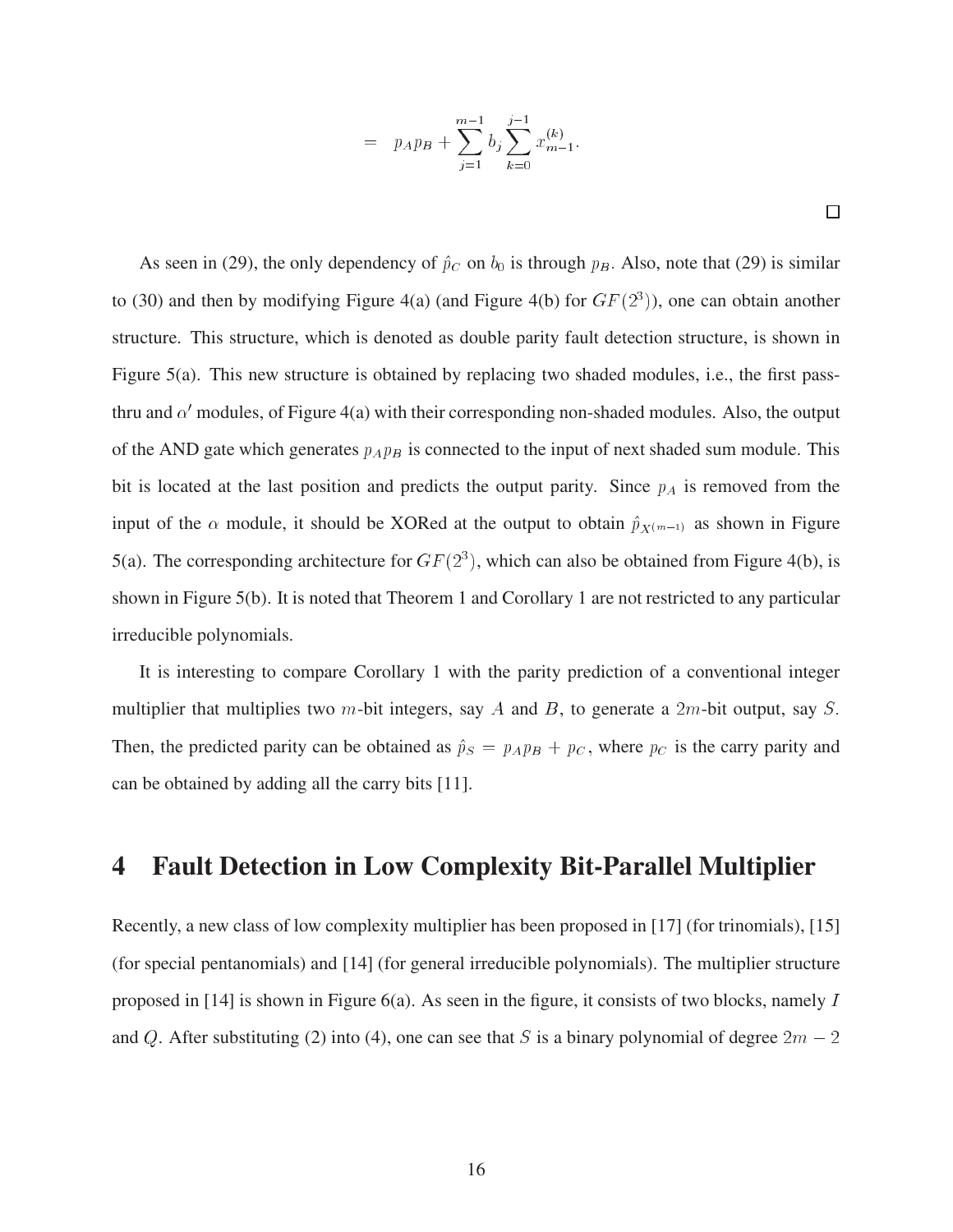

Figure 5: (a) Fault detection structure using double parity bits. (b) An example for  $GF(2^3)$ .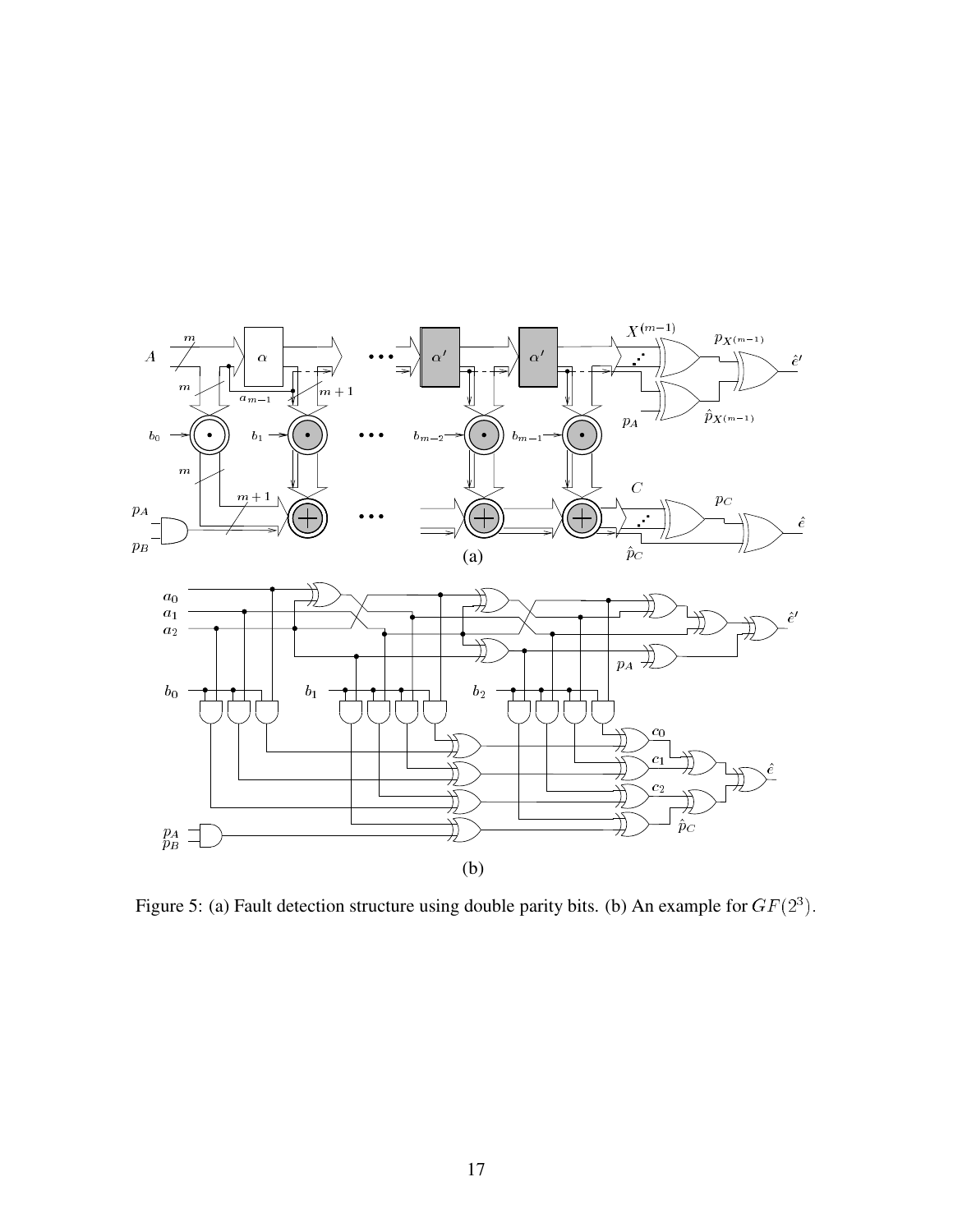as

$$
S = \sum_{i=0}^{m-1} d_i \alpha^i + \sum_{j=0}^{m-2} e_j \alpha^{m+j}
$$
 (31)

and the first block <sup>I</sup> of Figure 6(a) generates all coefficients of <sup>S</sup> using

$$
d_i = [a_i, a_{i-1}, \cdots, a_0, 0, \cdots, 0][b_0, b_1, \cdots, b_{m-1}]^T, \ 0 \le i \le m-1,
$$
 (32)

and

$$
e_j = [0, \cdots, 0, a_{m-1}, a_{m-2}, \cdots, a_{j+1}, [[b_0, b_1, \cdots, b_{m-1}]^T, 0 \le j \le m-2, \qquad (33)
$$

which requires  $m^2$  AND gates and  $(m-1)^2$  XOR gates. Then, the second block Q in Figure 6(a) reduces these  $2m - 1$  coordinates to the m coordinates of C using the following matrix equation [14]

$$
\mathbf{c} = [c_0, c_1, \cdots, c_{m-1}]^T = \mathbf{d} + \mathbf{Q}^T \mathbf{e}, \tag{34}
$$

where  $\mathbf{d} = [d_0, d_1, \dots, d_{m-1}]^T$  and  $\mathbf{e} = [e_0, e_1, \dots, e_{m-2}]^T$ . In (34), Q is an  $m-1$  by m binary matrix, known as the *reduction matrix,* which is obtained from [9].

$$
[\alpha^m, \ \alpha^{m+1}, \ \cdots, \ \alpha^{2m-2}]^T \equiv \mathbf{Q}[1, \ \alpha, \ \cdots, \ \alpha^{m-1}]^T \ (\text{mod } F(\alpha)). \tag{35}
$$

As seen in (35), the reduction matrix is fixed for a given irreducible polynomial  $F(\alpha)$ . For the example of  $F(z) = z^3 + z + 1$ , one can obtain  $Q =$ <u>2020 - 2020 - 2020 - 2020 - 2020 - 2020 - 2020 - 2020 - 2020 - 2020 - 2020 - 2020 - 2020 - 2020 - 2020 - 20</u> <sup>6</sup> <sup>4</sup> - - - $\sim$   $\sim$   $\sim$   $\sim$ <sup>3</sup> 1. Thus, the corresponding multiplier over  $GF(2^3)$  is shown in Figure 6(b).

In this section, we want to detect a fault in the low complexity multiplier architecture of Figure 6. One way to achieve this is to add circuits at the output of the multiplier so that parity bit  $\hat{p}_C$  is generated based on equation (22) or (29). The following will help us to implement either (22) or (29).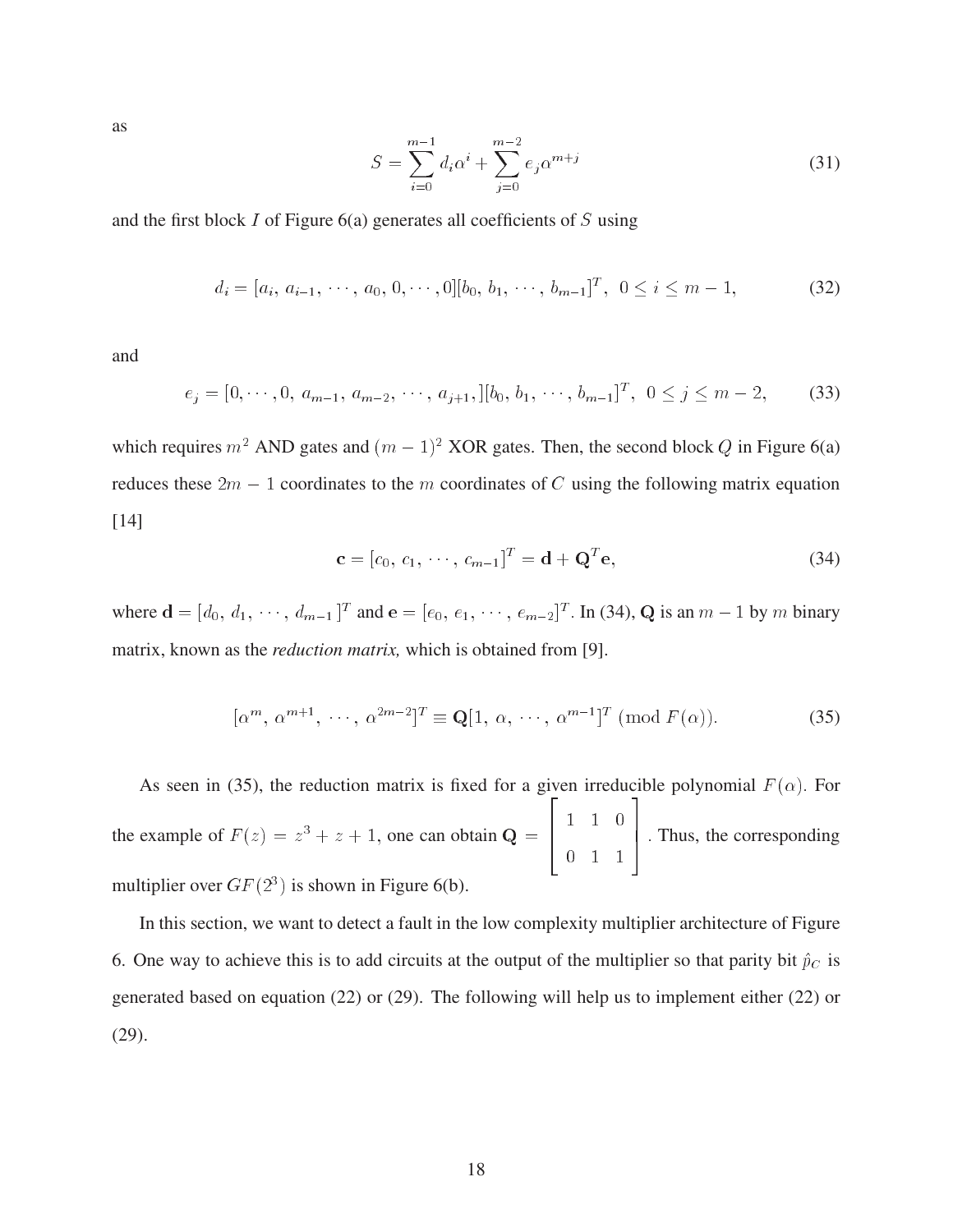

Figure 6: Low complexity bit-parallel multiplier: (a) general structure over  $GF(2^m)$ , (b) an example over  $GF(2^3)$ .

**Lemma 2.** Let  $q_{m-1}$  be the right-most column of the reduction matrix Q. Then,

$$
x_{m-1}^{(k)} = a_{m-k-1} + [a_{m-k}, a_{m-k+1}, \cdots, a_{m-1}, \underbrace{0, 0, \cdots, 0}_{m-1-k}] \mathbf{q}_{m-1}.
$$
 (36)

*Proof.* Using the multiplication formulation of (34), one can obtain the coordinates of  $X^{(k)} = A\alpha^k$ as

$$
[x_0^{(k)}, x_1^{(k)}, \cdots, x_{m-1}^{(k)}] = \mathbf{d}^T + \mathbf{e}^T \mathbf{Q}
$$
  
=  $\left[\begin{array}{ccc} 0, 0, \cdots, 0, & a_0, a_1, \cdots, a_{m-k-1} \end{array}\right] + \left[a_{m-k}, a_{m-k+1}, \cdots, a_{m-1}, \underbrace{0, 0, \cdots, 0}_{m-1} \right] \mathbf{Q}$   
 $m-1-k$ 

and its last coordinate is  $x_{m-1}^{(k)}$  as given in (36).

By implementing either (22) or (29) and using (36), any single stuck faults in the path to generate d will change at most one bit in the output of  $C$  and will be detected (see Figure 6(b)). However, it cannot detect single faults in the  $I$  block that generates one of the entries of e. This is because such a fault may cause even number of errors at the output. For example, as seen in Figure 6(b), an error in  $e_0$  (or  $e_1$ ) causes two errors in  $c_0$  and  $c_1$  (or  $c_1$  and  $c_2$ ). Moreover, this fault

 $\Box$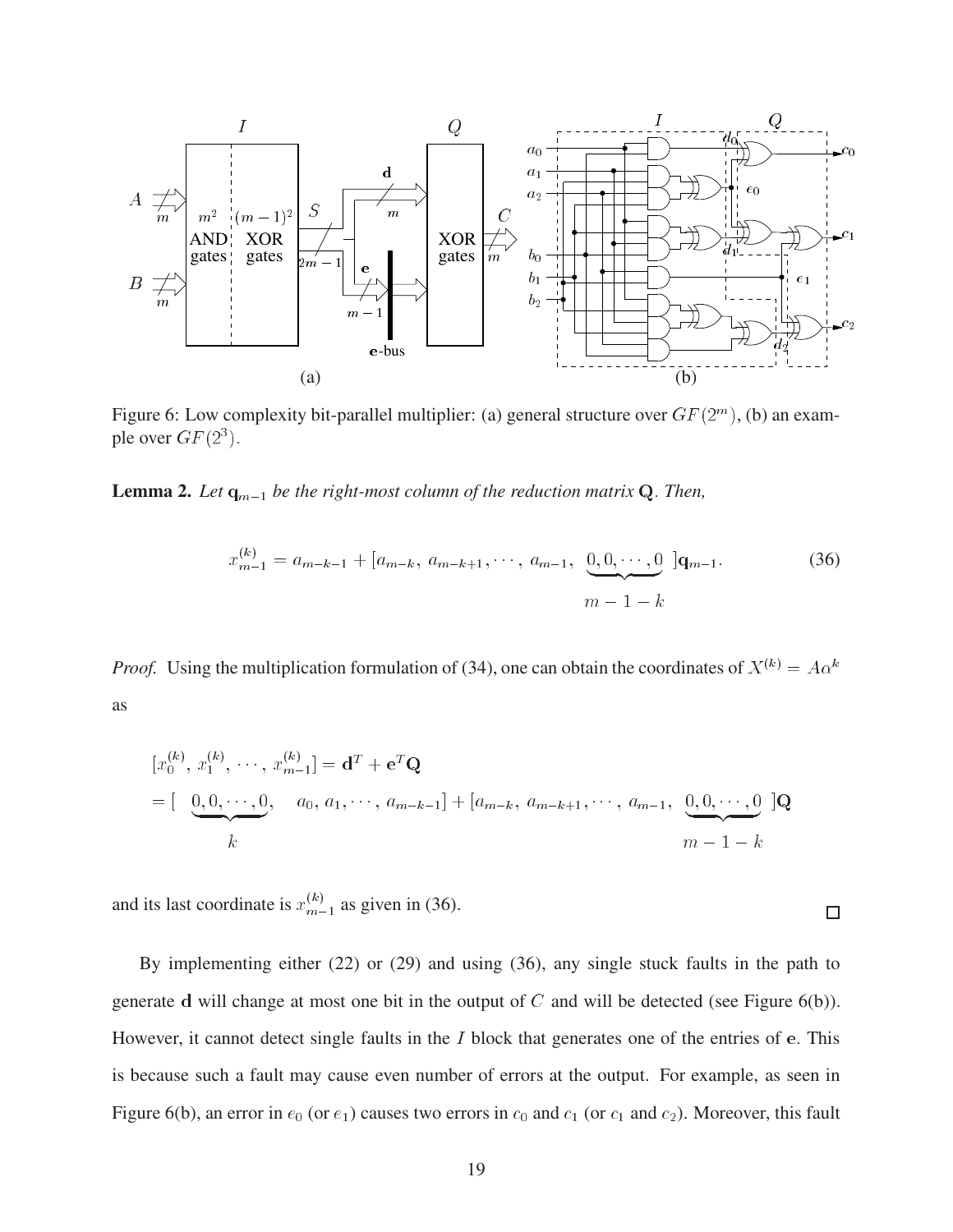detection structure is not area efficient because all  $x_{m-1}^{(k)}$ s should be implemented. In the following, we will present an efficient fault detection structure for Figure 6(a).

## **4.1 Formulation**

In order to obtain a fault detection structure for the multiplier of Figure 6(a), we use two parity prediction functions, namely  $\Gamma_I$  and  $\Gamma_Q$ , to detect single faults in the I and Q blocks, respectively. These functions can be obtained from the following lemmas.

**Lemma 3.** *Let* <sup>A</sup> *and* <sup>B</sup> *be two field elements and* <sup>S</sup> *be their multiplication (without modular reduction). Then,*

$$
\hat{p}_S = \Gamma_I(A, B) = p_A p_B,\tag{37}
$$

*where*  $p_A$  *and*  $p_B$  *are the parity bits of*  $A$  *and*  $B$ *, respectively.* 

*Proof.* As seen in (31), S is a binary polynomial of degree  $2m - 2$ . Then, one can see that  $\hat{p}_S =$  $p_{\mathbf{d}} + p_{\mathbf{e}}$ , where

$$
p_{\mathbf{d}} = \sum_{i=0}^{m-1} d_i, \quad p_{\mathbf{e}} = \sum_{i=0}^{m-2} e_i.
$$
 (38)

Using (32) and (33) (assume  $e_{m-1} = 0$ ), one can complete the proof as

$$
\hat{p}_S = \sum_{i=0}^{m-1} (d_i + e_i) = \sum_{i=0}^{m-1} [a_i, \cdots, a_0, a_{m-1} \cdots, a_{i+1}] \mathbf{b} = [p_A, p_A, \cdots, p_A] \mathbf{b} = p_A \sum_{i=0}^{m-1} b_i = p_A p_B.
$$

**Lemma 4.** Let  $q_i$ ,  $0 \le i \le m-1$ , be the column i of the reduction matrix  $Q = [q_0, q_1, \dots, q_{m-1}]$ . *Then,*

$$
\hat{p}_C = \Gamma_Q(\mathbf{d}, \mathbf{e}) = p_\mathbf{d} + \mathbf{e}^T \mathbf{q},\tag{39}
$$

 $\Box$ 

*where*  $p_d$  *is given in (38) and*  $q = \sum_{i=0}^{m-1} q_i$ .

*Proof.* Using (34) and the linear property of the parity function, we have  $\hat{p}_C = p_d + p_{\mathbf{Q}^T e}$  and the proof is complete since  $p_{\mathbf{Q}^T\mathbf{e}} = p_{\mathbf{e}^T\mathbf{Q}} = \sum_{i=0}^{m-1} \mathbf{e}^T \mathbf{q}_i = \mathbf{e}^T \sum_{i=0}^{m-1} \mathbf{q}_i = \mathbf{e}^T \mathbf{q}$ .  $\Box$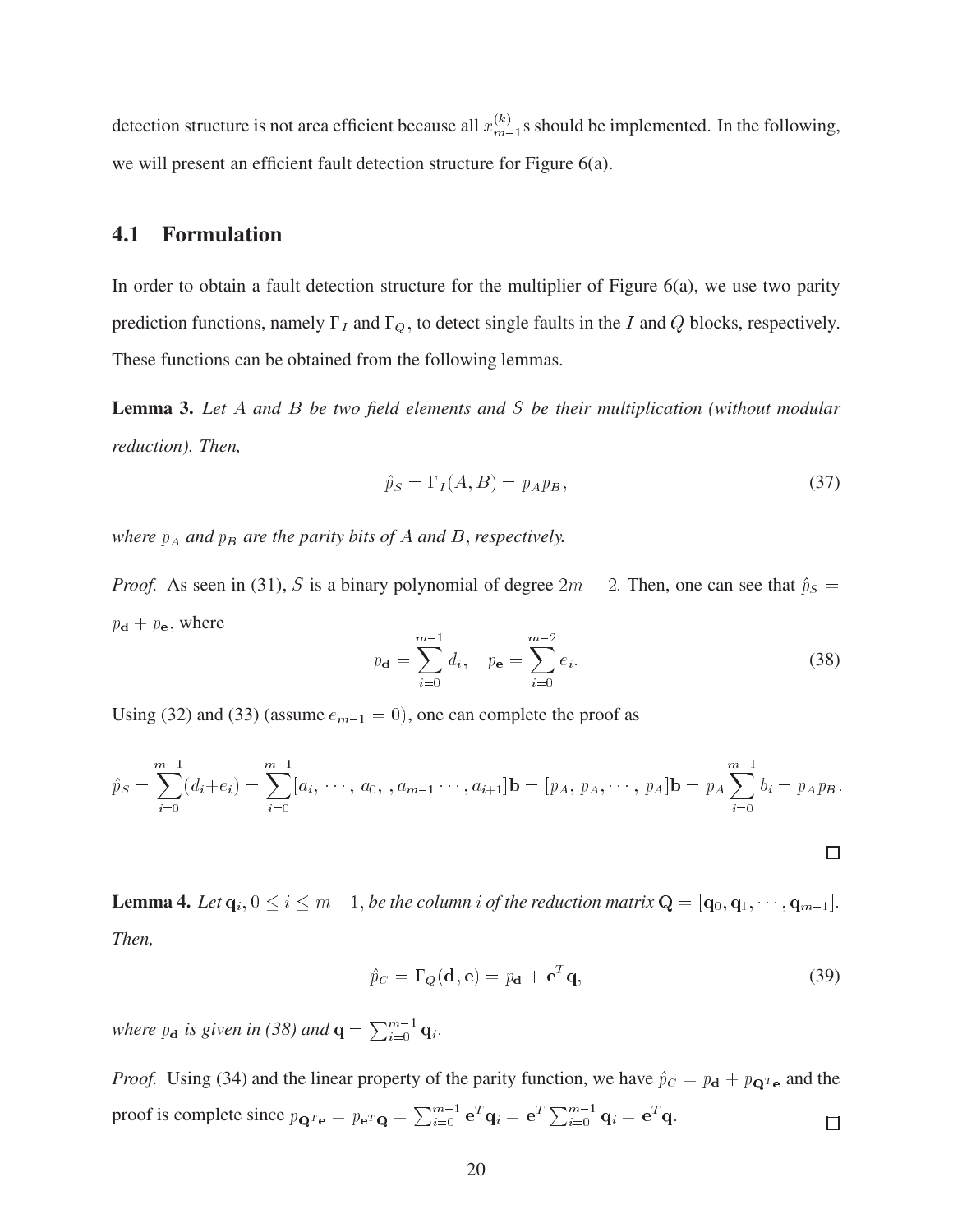**Corollary 2.** Let  $q' = q + 1_{m-1 \times 1}$ , where  $1_{m-1 \times 1}$  is a column vector whose  $m - 1$  entries are all *one. Then,*

$$
\hat{p}_C = \Gamma_Q(\mathbf{d}, \mathbf{e}) = p_A p_B + + \mathbf{e}^T \mathbf{q}'.\tag{40}
$$

*Proof.* Using (39) and  $p_e = \sum_{i=0}^{m-2} e_i = e^T \mathbf{1}_{m-1 \times 1}$ , we can write  $\hat{p}_C = p_d + p_e + e^T \mathbf{1}_{m-1 \times 1} + e^T \mathbf{q}$ and this completes the proof since  $p_d + p_e = p_A p_B$ .  $\Box$ 

## **4.2 Fault Detection Architecture**

Using Lemmas 3 and 4 and comparing the predicted parity bits of  $\hat{p}_S$  and  $\hat{p}_C$  with the actual parity bits  $p_S$  and  $p_C$ , respectively, we will be able to detect any single faults (permanent or transient) occurred in the I and Q blocks of Figure  $6(a)$ . The corresponding fault detection structure is shown in Figure 7(a). In this figure two flags  $\hat{e}_I = p_S + \hat{p}_S$  and  $\hat{e}_Q = p_C + \hat{p}_C$  indicate the presence of a single fault in the I and Q blocks of Figure  $6(a)$ , respectively. In the fault free situation both flags are zero. Also, the overhead needed for  $GF(2<sup>3</sup>)$  multiplier of Figure 6(b) to make it fault detectable is shown in Figure 7(b).

Assume that there is a single stuck-at-fault in the I block of Figure 6(a), then at most one error will be in S (either  $e_i$ ,  $0 \le i \le m - 2$ , or  $d_j$ ,  $0 \le j \le m - 1$  will be changed). This is because the output of any gate (either an AND gate or an XOR gate) in the <sup>I</sup> block is connected only to an input of the next gate (which is an XOR gate). Thus, if this fault changes the input bit of the next gate, then only one of the bits of  $S$  (see Figure 7(b)) will be changed. As a result, the actual parity of  $S$ , i.e.,

$$
p_S = \sum_{j=0}^{m-1} d_j + \sum_{i=0}^{m-2} e_i = p_{\mathbf{d}} + p_{\mathbf{e}} = p_{\mathbf{d}} + {\mathbf{e}}^T \mathbf{1}_{m-1 \times 1} = p_{\mathbf{d}} + {\mathbf{e}}^T {\mathbf{q}} + {\mathbf{e}}^T {\mathbf{q}}',
$$
(41)

will be changed. In Figure 7(a), equation  $(41)$  is realized and is compared with the predicted parity of (37), i.e.,  $\hat{p}_S = p_A p_B$ , to indicate at most one error due to a fault in the I block as  $\hat{e}_I = p_S + \hat{p}_S = 1.$ 

Now, we assume that a single stuck-at-fault (either permanent or transient) occurs in the <sup>Q</sup>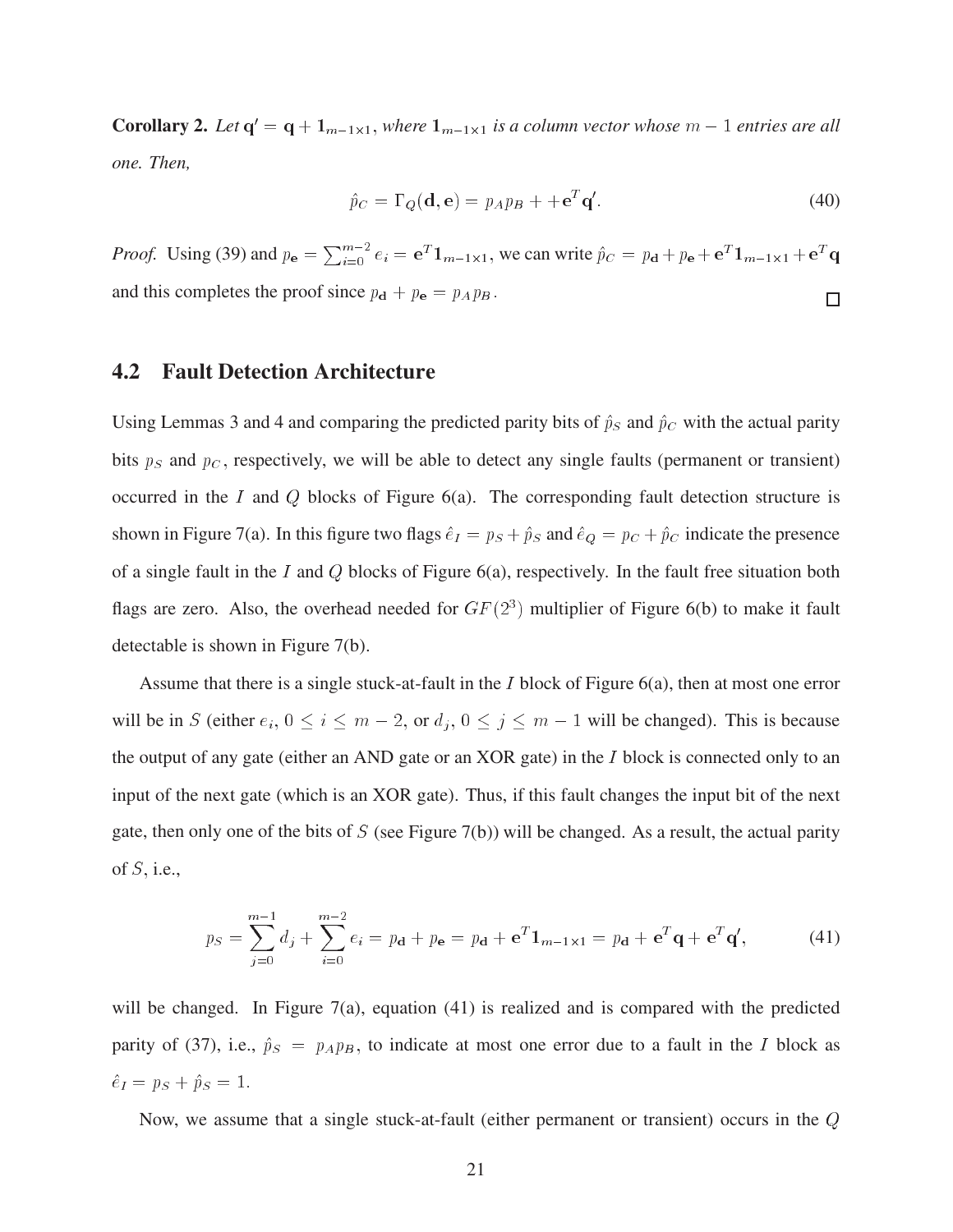

Figure 7: Fault detection of the low complexity multiplier in Figure 6, (a) over  $GF(2<sup>m</sup>)$ , (b) over  $GF(2^3)$  generated by  $z^3 + z + 1$ .

block of Figure 6(a), then all  $e_i$ s and  $d_i$ s are error free. This implies that in Figure 7(a),  $\hat{e}_I = 0$ and  $\hat{p}_C = p_d + e^T q$  (see (39)) is error free. It is noted that although some lines on the e-bus are reused (both  $e_0$  and  $e_1$  in Figure 7(b) are re-used), no signals inside the Q block of the multiplier are re-used. Thus, the output of each XOR gate of the <sup>Q</sup> block is connected to a single XOR gate. As a result, if a fault (either permanent or transient) occurs in this block, it will cause at most one bit error in C. This will change  $p_C$  in Figure 7(a) and it will be flagged by  $\hat{e}_Q$ , because  $\hat{p}_C$  is error free.

It is worth mentioning that the above fault detection structure can also detect multiple faults in any number of gates that generate  $d_i$  (or  $e_i$ ). This is because they may change at most one bit of  $d_i$ (or  $e_i$ ) and it will be detected by  $\hat{e}_I$ .

## **4.3 Special Irreducible Polynomials**

In (39) and (40) the entries of  $q$  and  $q'$  belong to  $GF(2)$  and are determined based on the underlying irreducible polynomials. Below, we want to obtain q and hence  $\hat{p}_C = \Gamma_Q(\mathbf{d}, \mathbf{e})$  for three classes of irreducible polynomials.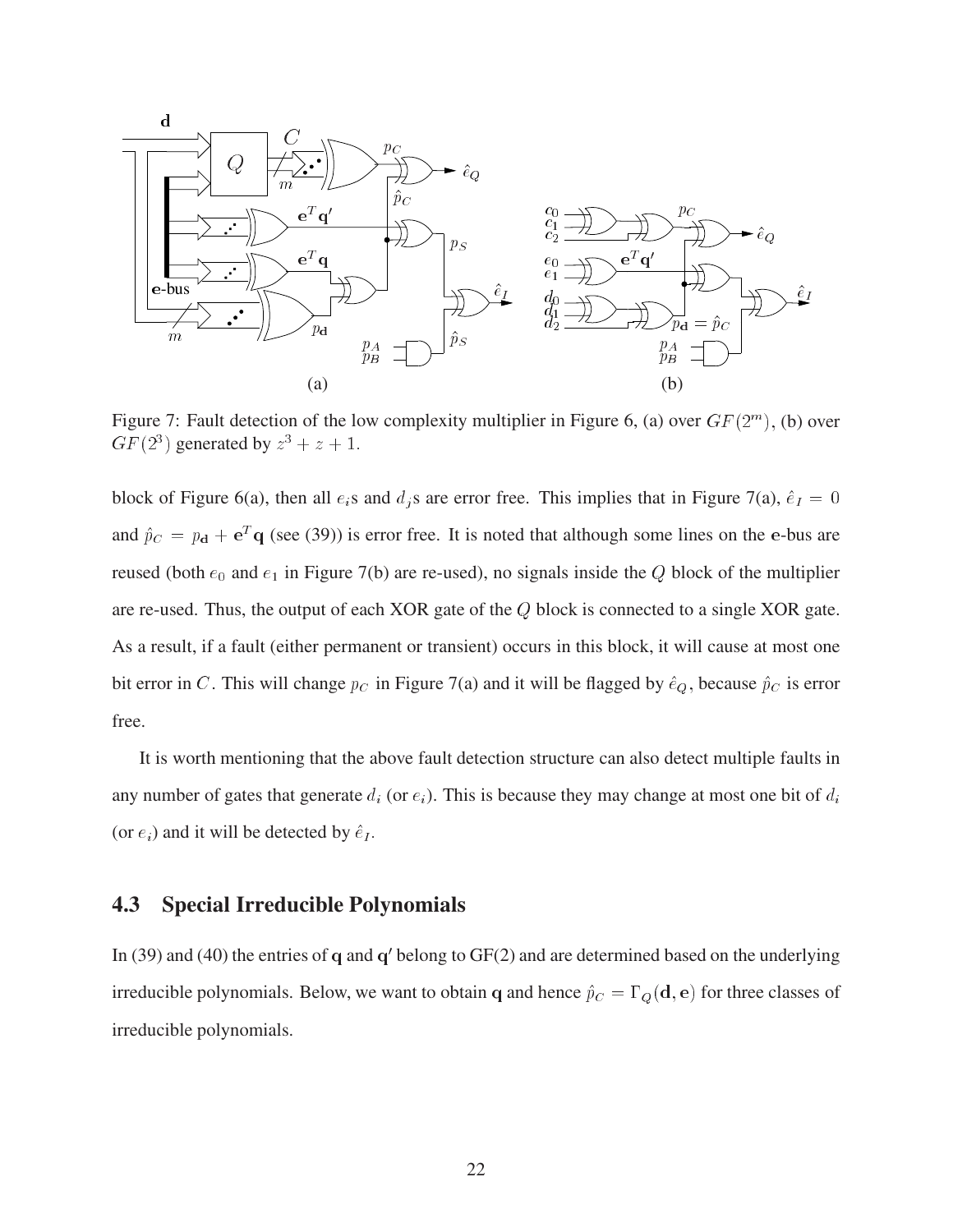#### **Equally-Spaced Polynomials**

For an s equally-spaced polynomial of degree m, i.e.,  $F(z) = z^{ns} + z^{(n-1)s} + \cdots + z^s + 1$ ,  $ns = m$ , the reduction matrix  $Q$  is [14]

$$
\mathbf{Q} = \begin{bmatrix} \mathbf{I}_{s \times s}, & \mathbf{I}_{s \times s}, & \cdots, & \mathbf{I}_{s \times s} \\ \mathbf{I}_{m-s-1 \times m-s-1}, & \mathbf{0}_{m-s-1 \times s+1} \end{bmatrix},
$$
(42)

<sup>8</sup>

<sup>3</sup>

where  $I_{j \times j}$  is the  $j \times j$  unity matrix and  $0_{m-s-1 \times s+1}$  is a zero matrix which has  $m - s - 1$  rows and  $s + 1$  columns. Then, by adding columns of (42), one can obtain

$$
\mathbf{q} = \begin{cases} \mathbf{1}_{m-1\times 1} & \text{if } n \text{ odd} \\ \begin{bmatrix} \mathbf{0}_{s\times 1} \\ \mathbf{1}_{m-s-1\times 1} \end{bmatrix} & \text{otherwise,} \end{cases}, \ \mathbf{q}' = \begin{cases} \mathbf{0}_{m-1\times 1} & \text{if } n \text{ odd} \\ \begin{bmatrix} \mathbf{1}_{s\times 1} \\ \mathbf{0}_{m-s-1\times 1} \end{bmatrix} & \text{otherwise.} \end{cases} \tag{43}
$$

Therefore, using <sup>q</sup> in (43) and (39), we can state the following.

**Lemma 5.** *For an s equally-spaced polynomial of degree* m, *i.e.*,  $F(z) = z^{ns} + z^{(n-1)s} + \cdots$  $z^s + 1$ ,  $ns = m$ , the parity prediction function is  $\hat{p}_C = \Gamma_Q(\mathbf{d}, \mathbf{e}) = p_{\mathbf{d}} + \sum_{i=t}^{m-2} e_i$ , where  $t =$  $\vert 0,$  *if* n *odd* >: s; *otherwise.*

**Remark 1.** If n is odd, one can see  $t = 0$  and  $\hat{p}_C = p_d + \sum_{i=0}^{m-2} e_i = p_d + p_e = p_A p_B$ .

**Remark 2.** For all-one polynomials, where  $s = 1$  and  $n = m$  is even, one can see  $t = 1$  and  $\hat{p}_C = p_A p_B + e_0$  *(using (40) and* **q'** *in (43)). Since*  $e_0 = \sum_{j=1}^{m-1} b_j a_{m-j}$  *(see (33)), one can* simplify the parity prediction of the multiplication to  $\hat{p}_C = p_A p_B + \sum_{i=1}^{m-1} b_j a_{m-j}$ . *This matches the corresponding result reported in [5].*

### **Trinomials**

Let  $F(z) = z^m + z^k + 1$  be an irreducible trinomial generating  $GF(2^m)$ . Irreducible trinomials have drawn significant attention in the past and reference [16] lists an irreducible trinomial for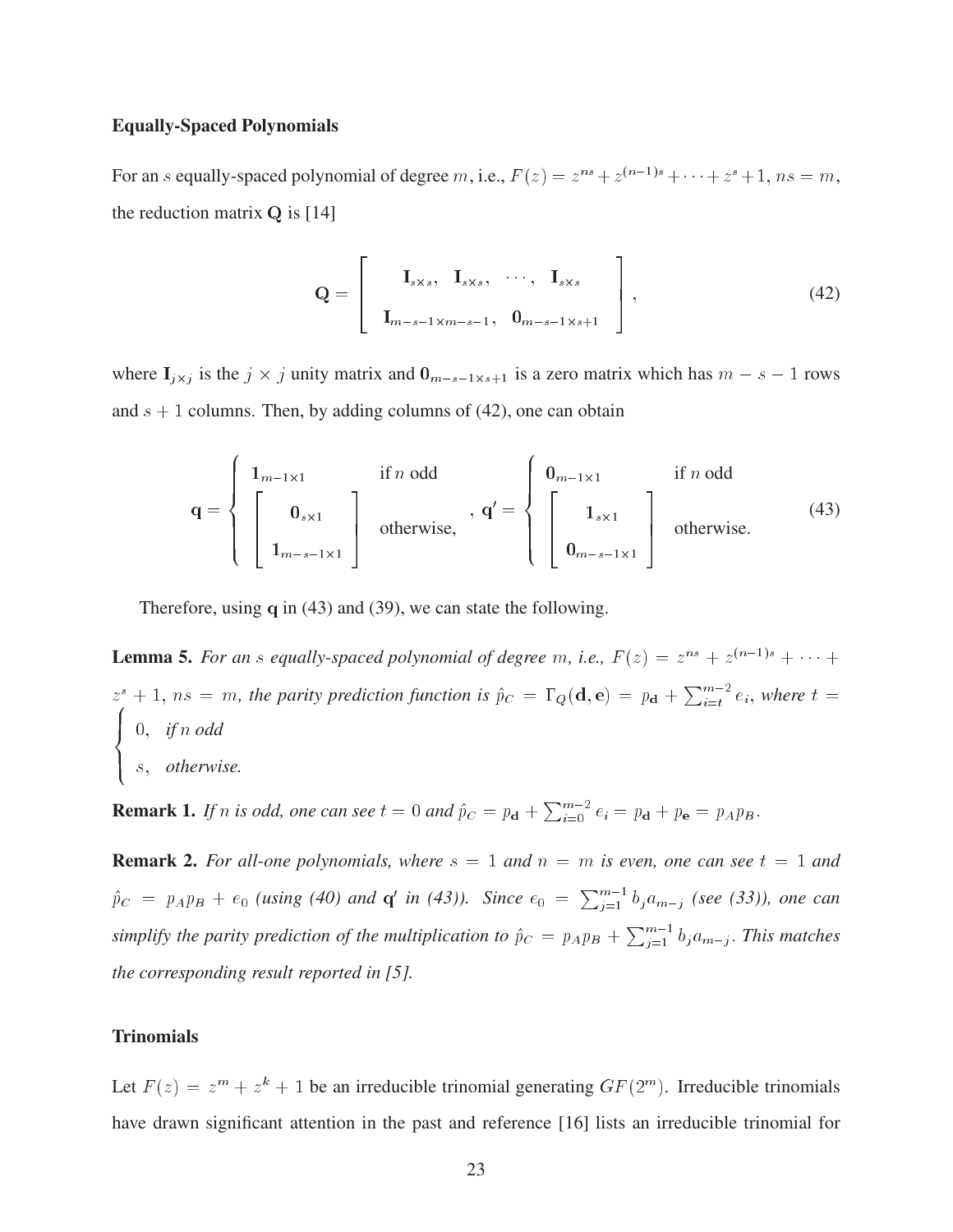every degree  $m \ (\leq 10,000)$  for which such a polynomial exists. To obtain the predicted parity function of the multiplication, we now derive Q for the trinomial  $F(z) = z^m + z^k + 1$ ,  $1 \le k < \frac{m}{2}$ . This class of trinomials is important because two trinomials recommended by NIST for ECDSA, namely  $z^{233} + z^{74} + 1$  and  $z^{409} + z^{87} + 1$ , belong to this class.

**Lemma 6.** For the trinomial  $F(z) = z^m + z^k + 1$ ,  $1 \leq k < \frac{m}{2}$ , the parity prediction function is  $p\mathbf{C} = \mathbf{I} \mathbf{U}(\mathbf{u}, \mathbf{C}) = \mathbf{V}$  $\mathbb{R}$  and  $\mathbb{R}$  $\Box$   $\Box$  $p_{\bf d} + \sum_{i=m-k}^{m-2} e_i$  *if*  $k > 1$  $p_{\bf d}$  *if*  $k = 1$ . *Proof.* Since  $\alpha^{m+j} = \begin{cases} \alpha^j + c^j \end{cases}$  $\Box$   $\Box$  $\Box \cap \neg \cup \bot$  $\alpha^{j} + \alpha^{j+k}$  if  $0 \leq j < m-k$  $\alpha^j + \alpha^{j-m+k} + \alpha^{j-m+2k}$  if  $m - k \le j < m - 1$ , one can see that

$$
Q = \begin{bmatrix} I_{m-1 \times m-1}, & 0_{m-1 \times 1} \end{bmatrix} + \begin{bmatrix} 0_{m-k \times k}, & I_{m-k \times m-k} \\ I_{k-1 \times k-1}, & 0_{k-1 \times 1}, & I_{k-1 \times k-1}, & 0_{k-1 \times m-2k-1} \end{bmatrix}
$$

<sup>3</sup>

<sup>3</sup>

<u>2002 - Andrea Station Station Station Station Station Station Station Station Station Station Station Station</u>

Now, using the representation of Q, we can obtain  $q = 1_{m-1\times 1} + \begin{bmatrix} 1 & m \\ m & m \end{bmatrix}$  $-1$  $n - n - 1$  $h-1$  $\vert \vert = \vert$  $10 - N \wedge 1$  $-k-1$   $\wedge$   $1$ <sup>7</sup> <sup>5</sup> which completes the proof if (39) is used.

<u>2020 - 2020 - 2020 - 2020 - 2020 - 2020 - 2020 - 2020 - 2020 - 2020 - 2020 - 2020 - 2020 - 2020 - 2020 - 20</u>

- -

<u>2020 - 2020 - 2020 - 2020 - 2020 - 2020 - 2020 - 2020 - 2020 - 2020 - 2020 - 2020 - 2020 - 2020 - 2020 - 20</u>

#### **Pentanomials**

After trinomials, pentanomials are the most suitable class of polynomials for defining the finite field  $GF(2^m)$ . A polynomial with five non-zero coefficients, i.e.,  $F(z) = z^m + z^{k_3} + z^{k_2} + z^{k_1} + 1$ , where  $1 \leq k_1 < k_2 < k_3 \leq m - 1$ , is called a *pentanomial* of degree m. In terms of the values of  $k_1, k_2$ , and  $k_3$ , it can be divided to different classes of pentanomials. Here, we consider a popular class of pentanomial where  $k_3 < \frac{m}{2}$ . For example, among the five binary fields recommended by NIST for ECDSA, three are pentanomials that belong to this class, i.e.,  $z^{163} + z^7 + z^6 + z^3 + 1$ ,  $z^{283} + z^{12} + z^7 + z^5 + 1$ , and  $z^{571} + z^{10} + z^5 + z^2 + 1$ .

**Lemma 7.** For the pentanomial  $F(z) = z^m + z^{k_3} + z^{k_2} + z^{k_1} + 1$ , where  $1 \le k_1 < k_2 < k_3 < \frac{m}{2}$ , the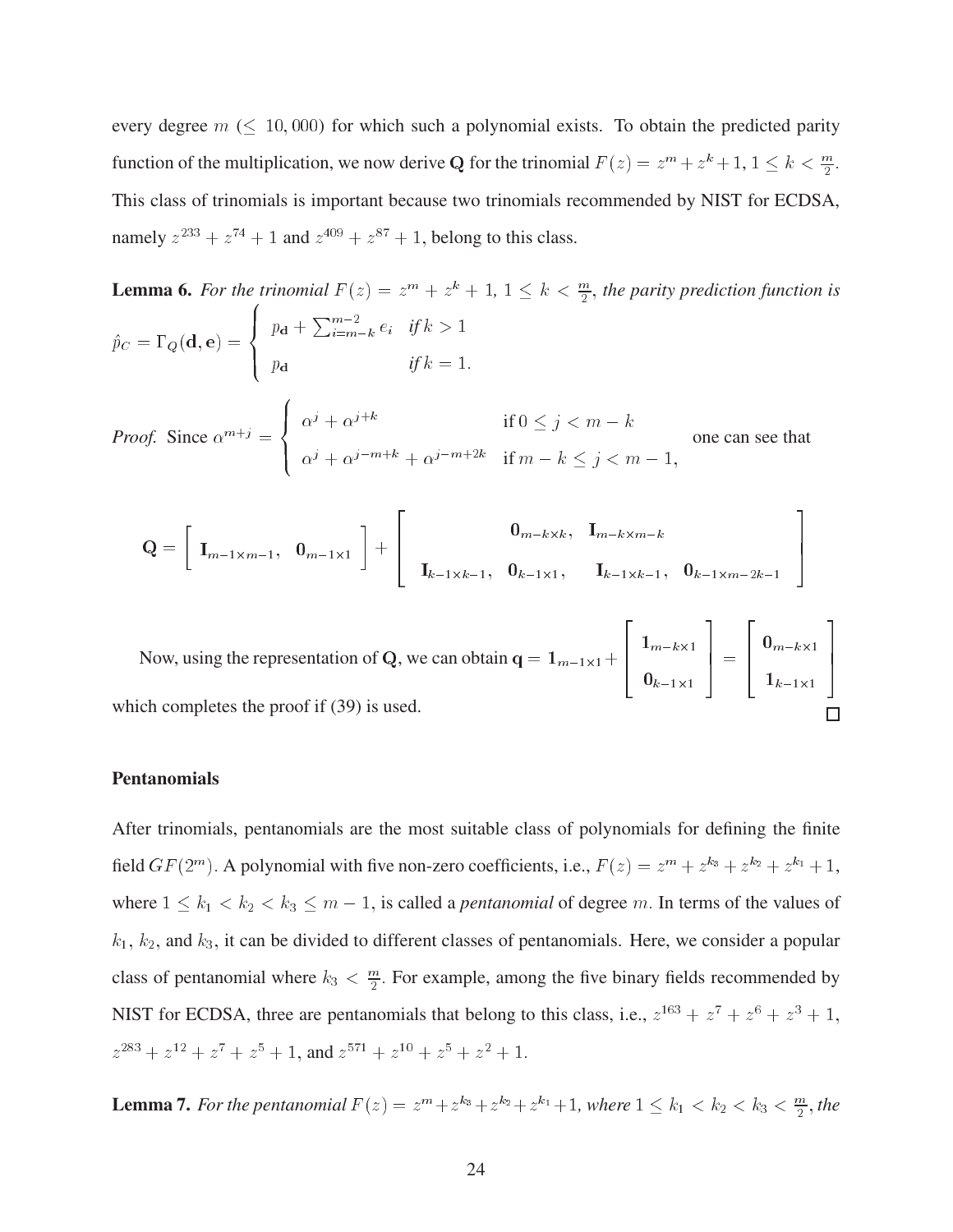*parity prediction function is*  $\hat{p}_C = \Gamma_Q(\mathbf{d}, \mathbf{e})=\left\{ \begin{array}{c} \Gamma_{\mathbf{d}}(\mathbf{d})\end{array} \right\}$  $\mathbf{I}$   $\mathbf{m}$   $\mathbf{I}$   $\mathbf{I}$  $\Box$   $n + \bot$  $p_{\bf d} + \sum_{i=m-k_1}^{m-2} e_i + \sum_{i=m-k_3}^{m-k_2-1} e_i$  *if*  $k_1 > 1$  $p_{\bf d} + \sum_{i=m-k_3}^{m-k_2-1} e_i$  *if*  $k_1 = 1$ .

<sup>8</sup>

*Proof.* In [14], the reduction matrix Q is obtained as  $Q = Q_0 + Q_1 + Q_2 + Q_3$  for pentanomials  $P(x) = x^m + x^{k_3} + x^{k_2} + x^{k_1} + 1$ , where  $1 < k_1 < k_2 < k_3 \leq \frac{m}{2}$ . The graphical representations of these sub-matrices are shown in Figures 6(a)-(d) of [14]. Let  $q^{(01)}$  and  $q^{(23)}$  be two column vectors that can be obtained by adding the columns of  $\mathbf{Q}_0 + \mathbf{Q}_1$  and  $\mathbf{Q}_2 + \mathbf{Q}_3$ , respectively. Then, using Figures 6(a) and 6(b) of [14], we can obtain  $q^{(01)} =$ <u>2000 - 2000 - 2000 - 2000 - 2000 - 2000 - 2000 - 2000 - 2000 - 2000 - 2000 - 2000 - 2000 - 2000 - 2000 - 200</u> <sup>6</sup> <sup>4</sup>  $\sim m - \omega_{\text{max}}$  $-n_1-1\wedge 1$ <sup>3</sup> | Similarly, using Figures 6(c) and 6(d) of [14], one can obtain  $q^{(23)} = \begin{bmatrix} 1 \\ 1 \end{bmatrix}$ <u>2020 - 2020 - 2020 - 2020 - 2020 - 2020 - 2020 - 2020 - 2020 - 2020 - 2020 - 2020 - 2020 - 2020 - 2020 - 20</u>  $\begin{bmatrix} 1_{k_3-1} \end{bmatrix}$  $-10 - \frac{1}{2} \Delta T$  $-n_3-n_2 \wedge 1$  $n_2$ - $n_1$ <sup>3</sup>  $\Big|$  Sin . Since  ${\bf q} = {\bf q}^{(01)} + {\bf q}^{(23)}$ , then

 $e^{T}$ q =  $e^{T}$ q<sup>(01)</sup> +  $e^{T}$ q<sup>(23)</sup> =  $\sum_{i=m-k_1}^{m-2} e_i + \sum_{i=m-k_3}^{m-k_2-1} e_i$  and the proof is complete for  $k_1 > 1$ . Similar proof can be done for  $k_1 = 1$ .  $\Box$ 

## **5 Fault Detection in Bit-Serial Multipliers**

There are two types of bit-serial, namely LSB-first and MSB-first, multipliers. Below, we consider these multipliers and present their fault detection architectures.

## **5.1 LSB First Multiplier**

The PB multiplier of Figure 1 can be realized in a bit-serial fashion as shown in Figure 8(a). In this multiplier structure, both  $X = (x_{m-1}, \dots, x_1, x_0)$  and  $Y = (y_{m-1}, \dots, y_1, y_0)$  are m bit registers. Let  $X(n)$  and  $Y(n)$  denote the contents of X and Y at the n-th,  $0 \le n \le m$ , clock cycle, respectively. Suppose the X register is initialized with A, i.e.,  $X(0) = A$ , then the content of this register at the *n*-th clock cycle is  $X(n) = X^{(n)}$ , where  $X^{(n)} \in GF(2^m)$  is defined in (7). Also, suppose that the register Y is initially cleared, i.e.,  $Y(0) = 0$ . Then, one can obtain the content of Y at the first clock cycle as  $Y(1) = b_0A$  and in general at the n-th clock cycle as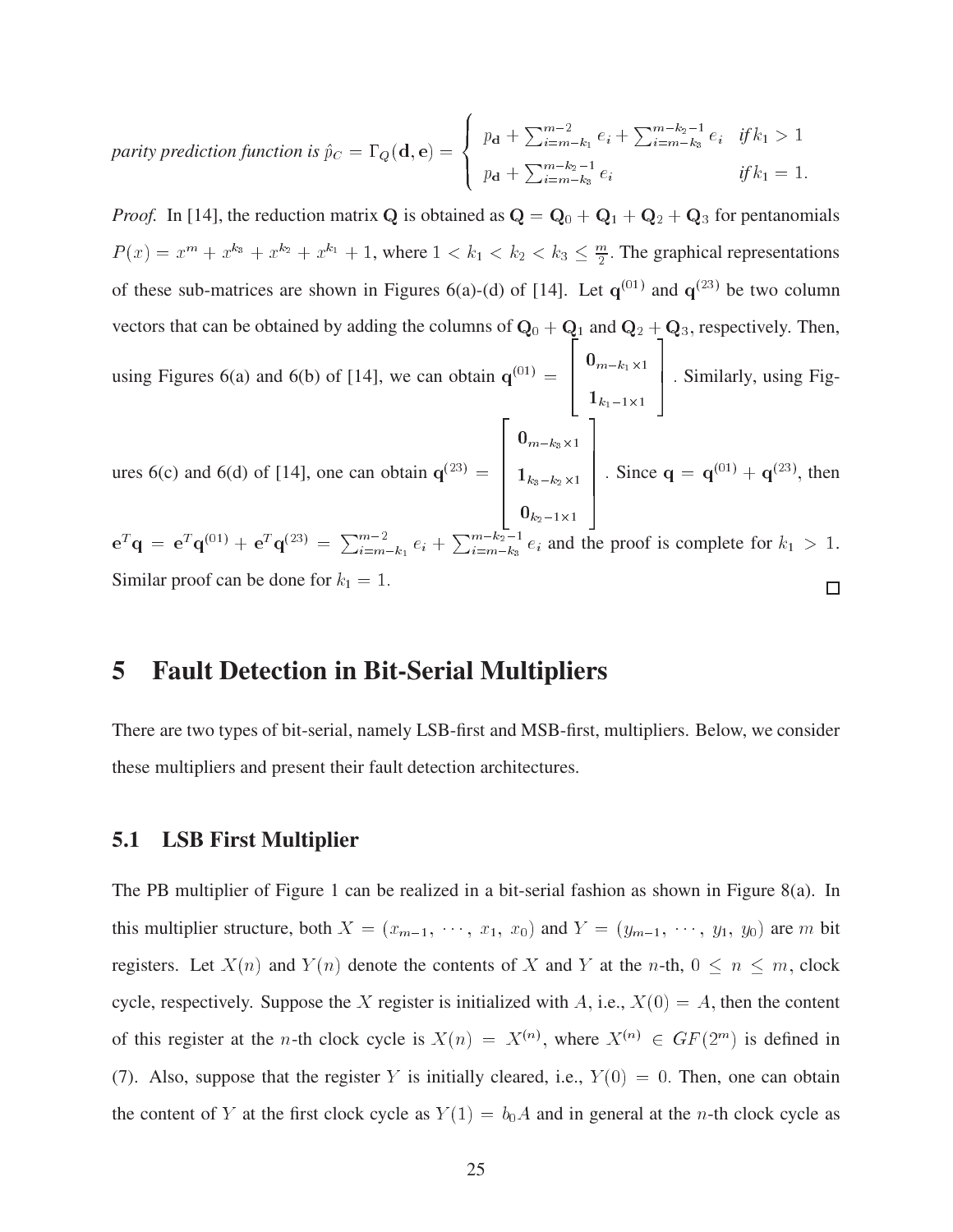

Figure 8: (a) LSB first bit-serial multiplier. (b) MSB first bit-serial multiplier.

 $Y(n) = b_0 A + \sum_{i=1}^{n-1} b_i X(i)$ ,  $1 \lt n \leq m$ . Using (6) and noting the fact that  $X(n) = X^{(n)}$ , one can determine that after m clock cycles Y contains  $C = AB \in GF(2^m)$ , i.e.,  $Y(m) = C$ . Since the coordinates of B enter the multiplier from the least significant bit (LSB), i.e.,  $b_0$ , this multiplier is referred to as the LSB first bit-serial multiplier.

#### **5.1.1 Fault Detection Structures**

One can also realize Figure 4(a) (and Figure 4(b)) in a bit serial fashion as shown in Figure 9(a) (and Figure 9(b)). Compared to Figure 8(a), one bit is added to the bus of the multiplier and all modules are replaced with the corresponding modules that can detect errors (shown as shaded modules in Figure 9(a)). Also, two *m*-bit registers  $X = (x_{m-1}, \dots, x_1, x_0)$  and  $Y = (y_{m-1}, \dots, y_1, y_0)$  are replaced with  $m+1$ -bit registers  $X' = (x_m, x_{m-1}, \dots, x_1, x_0)$  and  $Y' = (y_m, y_{m-1}, \dots, y_1, y_0)$ . In Figure 9(a), we assume that X' and Y' are initialized with  $X'(0) = (p_A, a_{m-1}, \dots, a_1, a_0)$  and  $Y'(0) = (0, 0, \dots, 0, 0)$ , respectively. Then, after m clock cycles and in a fault free situation, the output of Y' will be  $Y'(m) = (\hat{p}_C, c_{m-1}, \dots, c_1, c_0)$  and  $\hat{e} = \sum_{i=0}^{m-1} c_i + \hat{p}_C = 0.$ 

If a single fault (permanent or transient) occurs in the  $\alpha'$  module and the register X' (except the  $x_m$  bit and the XOR gate connected to it) in Figure 9(a), then in each clock cycle the number of erroneous bits of Y' may increase. This is because in the  $\alpha'$  module of Figure 9(a), there is a cyclic shift with addition operation (see Figure 9(b) for details) and it may increase the number of errors. Thus, at the end of the  $m$ -th clock cycle, there is 50% chance that this fault is detected. If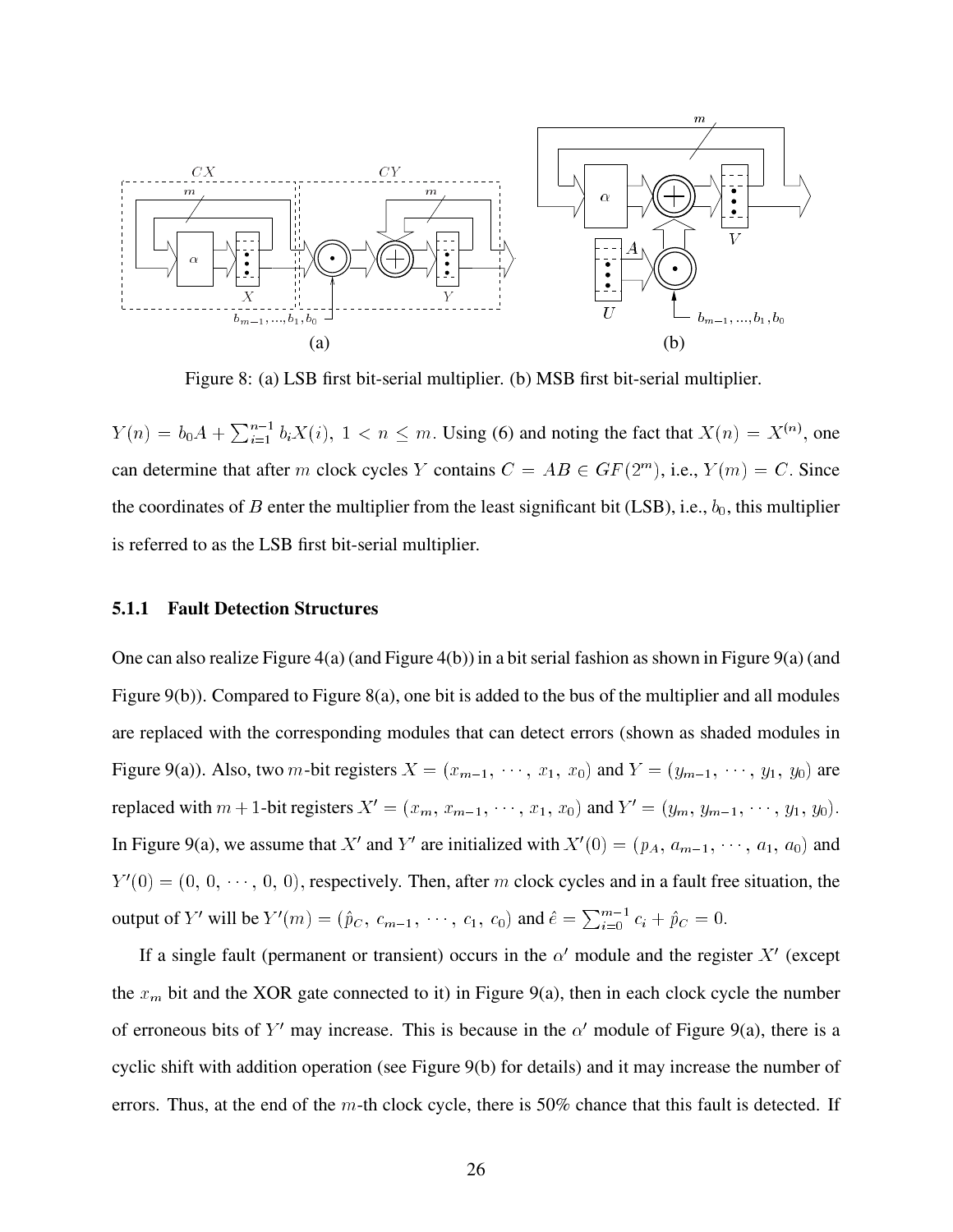

Figure 9: Fault detection of the LSB first bit-serial multiplier (comparison is made after the last clock cycle): (a) the architecture over  $GF(2^m)$ , (b) an example over  $GF(2^3)$ .

the single fault occurs in other parts of Figure 9(a) (including input and output of  $x_m$ , the output of shaded pass-thru and sum modules as well as Y' and the PG circuit), then at the end of the m-th clock cycle at most one bit of the register Y' will be in error and thus it will be detected by  $\hat{e}$ . As a result, the total fault coverage of Figure 9 is greater than 50%.

It is noted that we can use (29) to initialize X' and Y' registers with  $X'(0) = (0, a_{m-1}, \dots, a_1, a_0)$ and  $Y'(0) = (p_A p_B, 0, \dots, 0, 0)$ , respectively and then obtain  $Y'(m) = (\hat{p}_C, c_{m-1}, \dots, c_1, c_0)$ after  $m$  clock cycles. This helps us to increase the probability of fault detection of the multiplier by duplicating the circuits related to  $x_m$  and  $y_m$ . Thus, by adding one extra gate to shaded modules of Figure 9(a) and replacing X' and Y' with two  $m+2$ -bit registers  $X'' = (x_{m+1}, x_m, x_{m-1}, \dots, x_1, x_0)$ and  $Y'' = (y_{m+1}, y_m, y_{m-1}, \dots, y_1, y_0)$ , the new multiplier is obtained. In fault free situation, if  $X''(0) = (0, p_A, a_{m-1}, \dots, a_1, a_0)$  and  $Y''(0) = (p_A p_B, 0, 0, \dots, 0, 0)$ , then  $Y''(m) = (\hat{p}_C, \hat{p}_C, c_{m-1}, \dots, c_1, c_0)$  after m clock cycles. Then, in the final clock cycles, last two bits of  $Y''(y_{m+1}$  and  $y_m)$  and  $\sum_{i=0}^{m-1} y_i$  should be the same as  $p_C$ .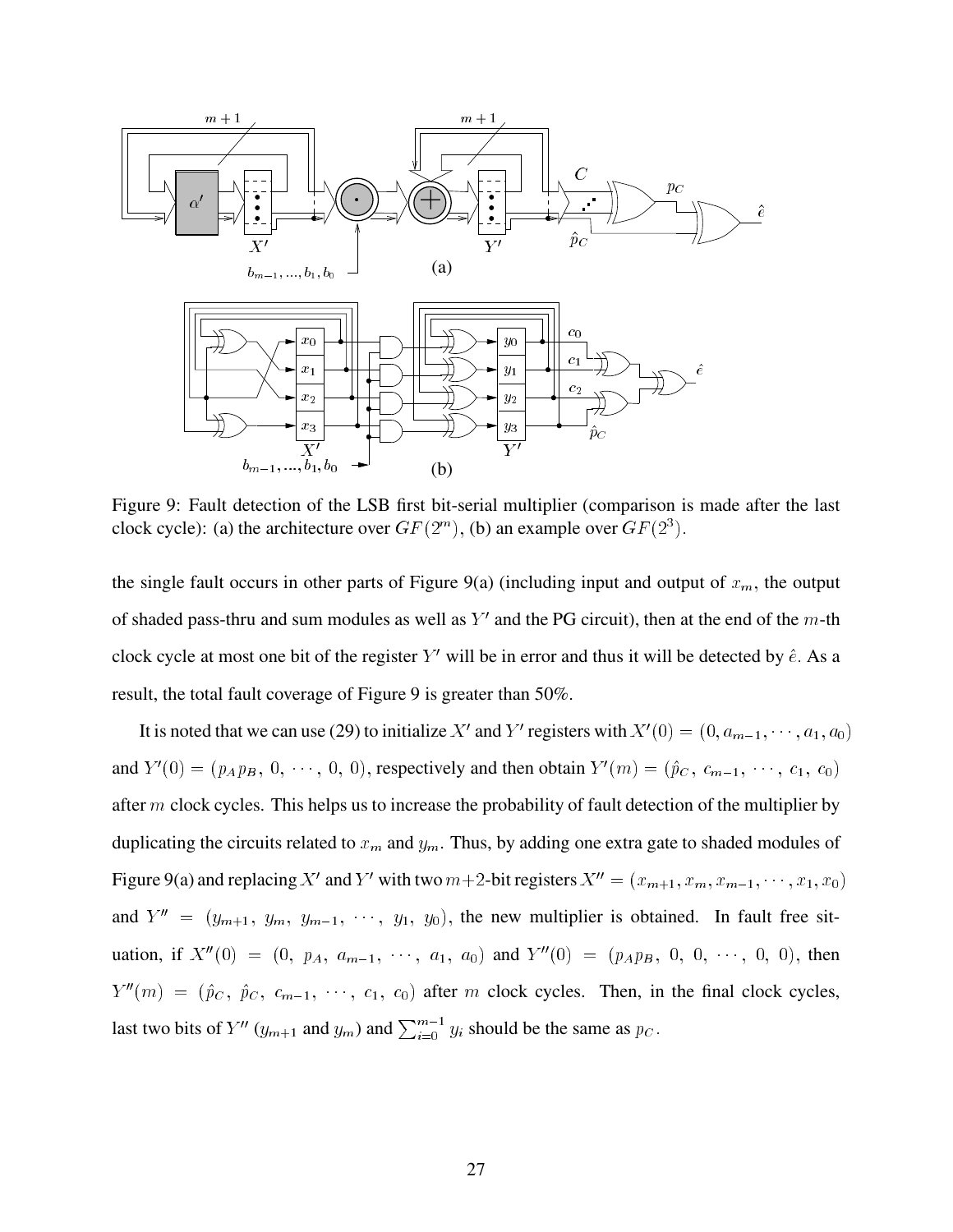#### **Fault Detection in Every Clock Cycle**

We can also increase the probability of fault detection in the bit-serial multiplier of Figure 8(a), by checking the contents of two registers in every clock cycle. Consider Figure 8(a) before the triggering of the  $n + 1$ -th clock cycle. At this time, the input and output of the X register are  $X(n + 1)$  and  $X(n)$ , respectively and using Lemma 1 for the  $\alpha$  module of Figure 8(a), we have  $\hat{p}_{X(n+1)} = p_{X(n)} + x_{m-1}(n) = \sum_{i=0}^{m-2} x_i(n)$ , where  $x_i(n) \in GF(2)$  is the *i*-th coordinate of  $X(n)$ . In order to compare  $\hat{p}_{X(n)}$  with the actual value of  $p_{X(n)}$ , we need to store  $\hat{p}_{X(n+1)}$  into a 1-bit register  $D_X$  as shown in Figure 10. Then, after the *n*-th clock cycle,  $X(n)$  appears at the output of register X and the actual value of  $p_{X(n)}$  is evaluated and compared with the value of  $D_X$ , i.e.,  $\hat{p}_{X(n)}$ , using the last XOR gate of Figure 10 that generates  $\hat{e}_X(n)$ . Similar expression can be obtained for the Y register. Since  $Y(n + 1) = Y(n) + b_n X(n)$ , then

$$
\hat{p}_{Y(n+1)} = p_{Y(n)} + b_n p_{X(n)}.\tag{44}
$$

In Figure 10,  $\hat{p}_{Y(n+1)}$  is implemented using (44) and it is delayed by a 1-bit register  $D_Y$  to obtain  $\hat{p}_{Y(n)}$ . Then, it is compared with the actual value of  $p_{Y(n)}$  as shown in Figure 10. Therefore, if no faults occur, after the first clock cycle, both  $\hat{e}_X(n) = \hat{p}_{X(n)} + p_{X(n)}$  and  $\hat{e}_Y(n) = \hat{p}_{Y(n)} + p_{Y(n)}$ should be 0 and remain 0 until the last clock cycle, i.e.,  $\hat{e}_X (n)=0$  and  $\hat{e}_Y (n)=0$  for  $1 \le n \le m$ . If either  $\hat{e}_X(n)$  or  $\hat{e}_Y(n)$  is not 0 during at least one clock cycle, i.e., one value of n for  $1 \le n \le m$ , the existence of a fault is detected. For the cryptographic applications where  $m$  is a large number, it is most likely that either  $\hat{e}_X(n)$  or  $\hat{e}_Y(n)$  is 1 in at least one clock cycle if a single permanent fault occurs. It is noted that the probability of fault detection and hence the fault coverage may be decreased if a single transient fault occurs.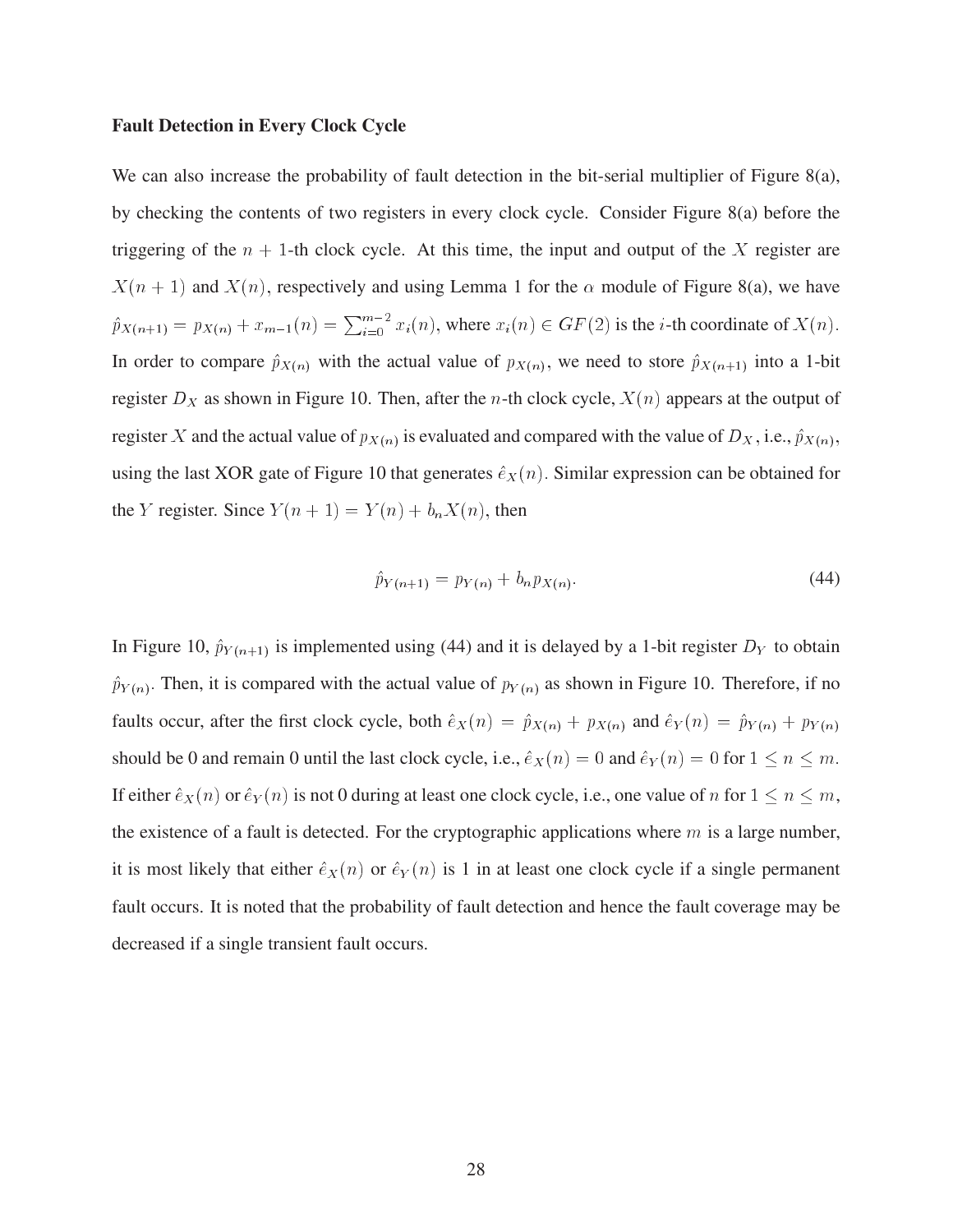

Figure 10: Fault detection in the bit-serial multiplier of Figure 8(a) (comparisons are made in every clock cycle after the first clock cycle).

## **5.2 MSB First Multiplier**

The PB multiplication of A and B in  $(5)$  can also be written as

$$
C = (((b_{m-1}A\alpha + b_{m-2}A)\alpha + b_{m-3}A) + \dots + b_1A)\alpha + b_0A.
$$
 (45)

Equation (45) can be realized by an architecture as shown in Figure 8(b). In this architecture, which is known as the most significant bit (MSB) first bit-serial multiplier, the registers  $U$  and  $V$ are initialized with  $A = (a_{m-1}, \dots, a_1, a_0)$  and  $0 = (0, \dots, 0, 0)$ , respectively. Let  $V(n)$  denote the content of  $V = (v_{m-1}, \dots, v_1, v_0)$  at the *n*-th,  $0 \le n \le m$  clock cycle. Then, one can verify that  $V(0) = 0$ ,  $V(1) = b_{m-1}A$ ,  $V(2) = b_{m-1}A\alpha + b_{m-2}A$ ,  $\cdots$ ,

$$
V(n+1) = V(n)\alpha + b_{m-n-1}A, \ 0 \le n \le m-1. \tag{46}
$$

Thus, after the m-th clock cycle  $V(m) = C$  (refer to (45)), i.e., the register V contains the coordinates of C: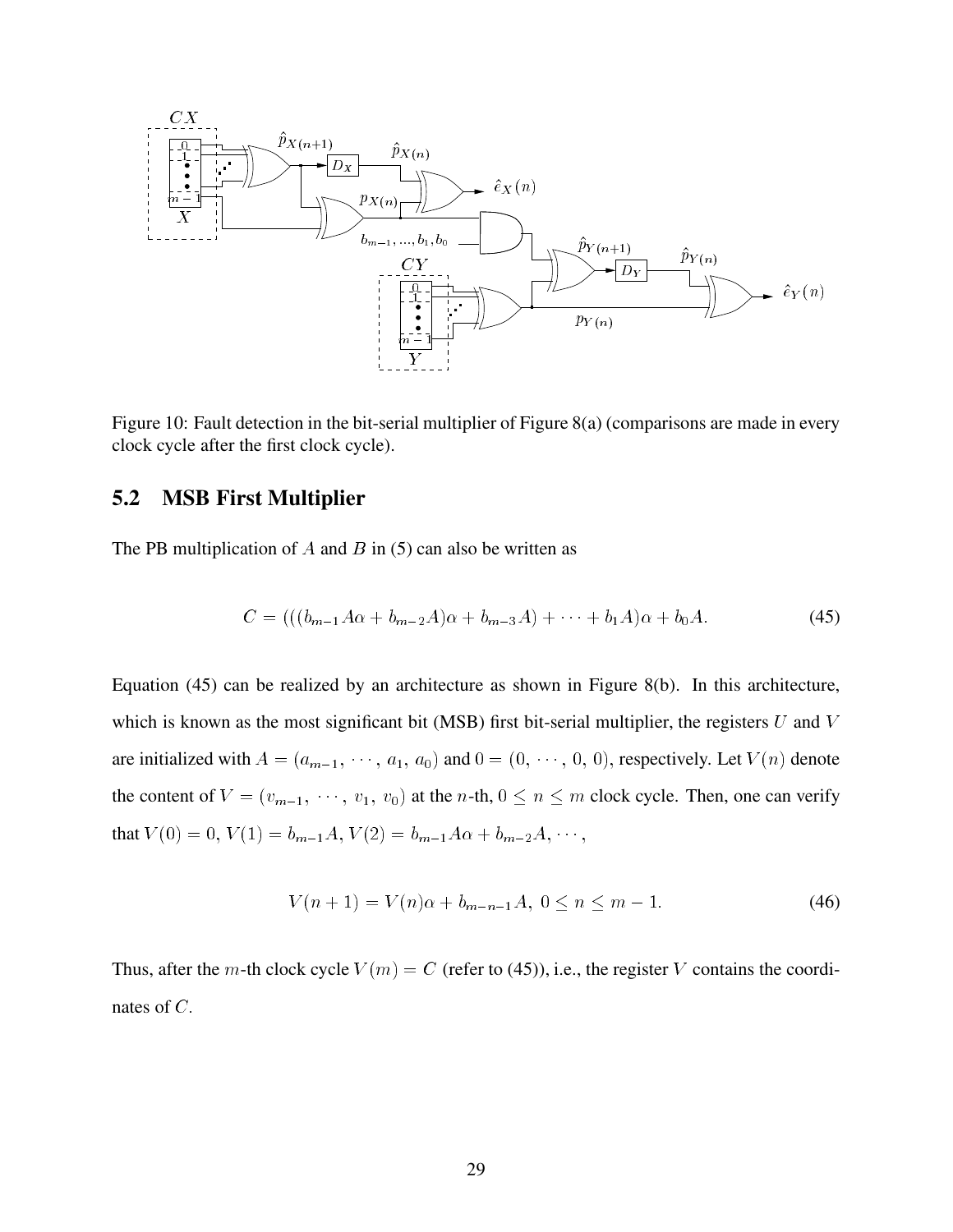#### **5.2.1 Fault Detection Structures**

In order to detect a single fault in the architecture of Figure 8(b), we can use the linear property of parity prediction for equation (46) to obtain

$$
\hat{p}_{V(n+1)} = \hat{p}_{V(n)\alpha} + b_{m-n-1}p_A.
$$
\n(47)

Using (16), we can obtain  $\hat{p}_{V(n)\alpha} = p_{V(n)} + v_{m-1}(n)$  and substituting into (47) results in

$$
\hat{p}_{V(n+1)} = p_{V(n)} + v_{m-1}(n) + b_{m-n-1}p_A, \tag{48}
$$

where  $v_{m-1}(n) \in GF(2)$  denote bit  $m - 1$  of V, i.e.,  $v_{m-1}$ , at the n-th clock cycle. Equation (47) is used to obtain  $\hat{p}_C$  by replacing the m-bit register  $V = (v_{m-1}, \dots, v_1, v_0)$  in Figure 8(b) by the  $m + 1$ -bit register  $V' = (v_m, v_{m-1}, \dots, v_1, v_0)$ , where  $v_m(n)$  is used to store  $p_{V(n)}$ . Since the initial value of V is 0, i.e.,  $V(0) = (0, \dots, 0, 0) \in GF(2^m)$ , then  $v_m(0) = p_{V(0)} = 0 \in GF(2)$ . Thus, the circuit of Figure 11(a) implements (47), where U' and V' are two  $m + 1$ -bit registers and should be initialized with  $U'(0) = (p_A, a_{m-1}, \dots, a_1, a_0)$  and  $V'(0) = (0, 0, \dots, 0, 0),$ respectively. After the m-th clock cycle, V' will have  $V'(m) = (\hat{p}_C, c_{m-1}, \dots, c_1, c_0)$  and its m-th bit, i.e.,  $v_m(m) = \hat{p}_C$  is compared with  $\sum_{i=0}^{m-1} v_i(m) = p_C$  as shown in Figure 11(a). The corresponding fault detection multiplier over  $GF(2^3)$  generated by  $z^3 + z + 1$  is shown in Figure 11(b).

In Figure 11, since a cyclic shift in the  $\alpha'$  module is in the main loop of the multiplier, any single fault (permanent or transient) will result in more than one error in  $V'$  at the final clock cycle. Thus, unlike the structure of Figure 9 which has the fault coverage greater than 50%, the fault coverage of Figure 11 is 50%.

#### **Fault Detection in Every Clock Cycle**

A single fault (permanent or transient) may generate an even number of errors that cannot be detected by the MSB-first multiplier of Figure 11. To overcome this problem, similar to the LSB-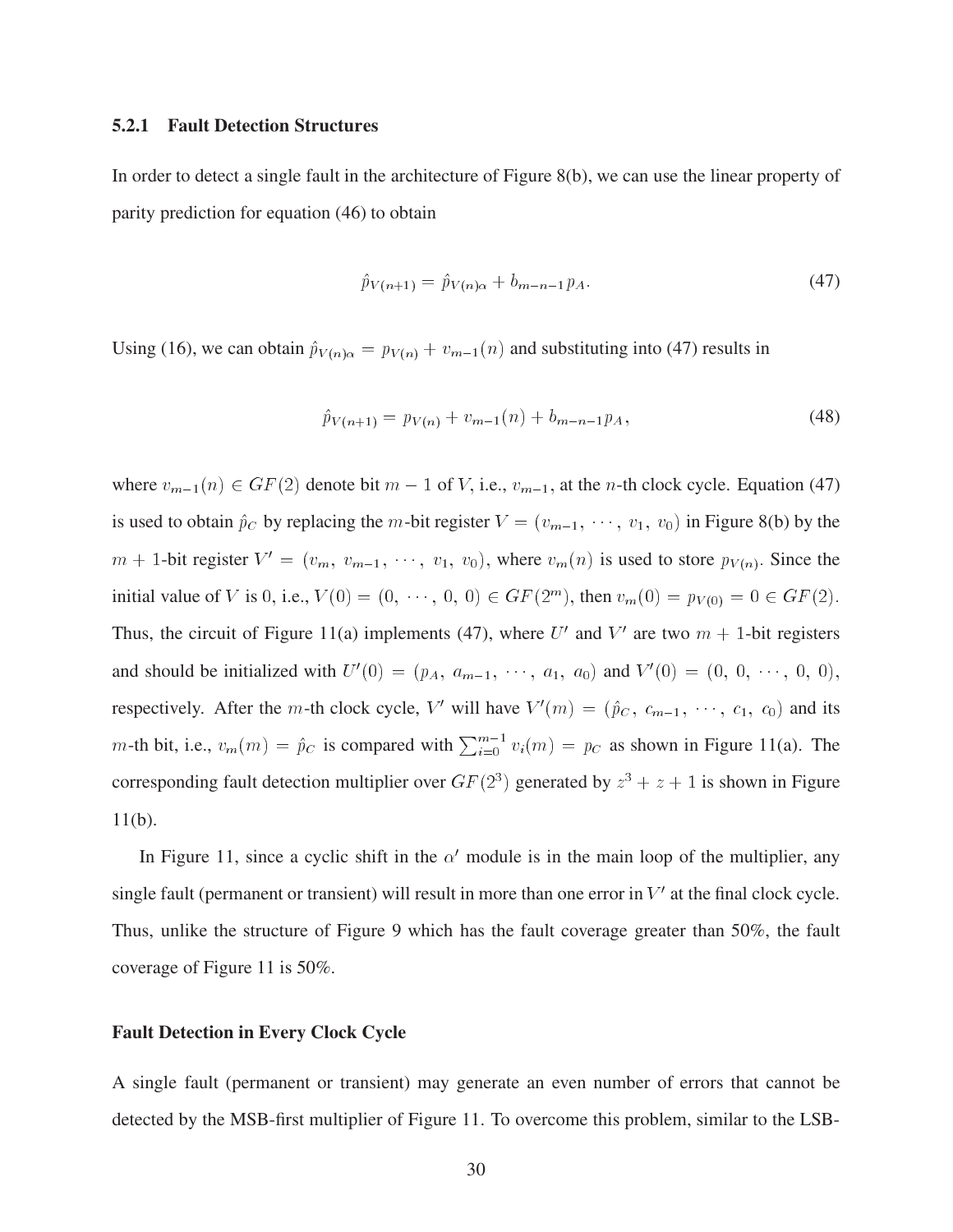

Figure 11: Fault detection of the MSB first bit-serial multiplier: (a) the architecture over  $GF(2^m)$ , (b) an example over  $GF(2^3)$ .



Figure 12: Fault detection in the bit-serial multiplier of Figure 8(b) (comparison is made in every clock cycle after the first clock cycle).

first multiplier, the content of  $V$  is checked in each clock cycle as shown in Figure 12. In this figure,  $p_{V(n)} = \sum_{i=0}^{m-1} v_i(n)$  is compared with  $\hat{p}_{V(n)}$  by using an XOR gate that generates  $\hat{e}(n)$ . As seen in the figure,  $\hat{p}_{V(n)}$  is obtained from  $\hat{p}_{V(n+1)}$  using the 1-bit register  $D_V$  and  $\hat{p}_{V(n+1)}$  is implemented as  $\sum_{i=0}^{m-2} v_i(n) + b_{m-n-1}p_A$  (see (47)). Thus, if no faults occur,  $\hat{e}(n)$  should be 0 after the first clock cycle until the m-th clock cycle, i.e.,  $\hat{e}(n)=0$  for any  $1 \le n \le m$ . If it flags  $\hat{e}(n)=1$  during at least one clock cycle, say at the n'-th clock cycle, it implies that equation (48) does not hold for  $n = n'$  and a fault is detected by  $\hat{e}(n')=1$ . It is noted that the fault coverage may be reduced if a transient fault is applied.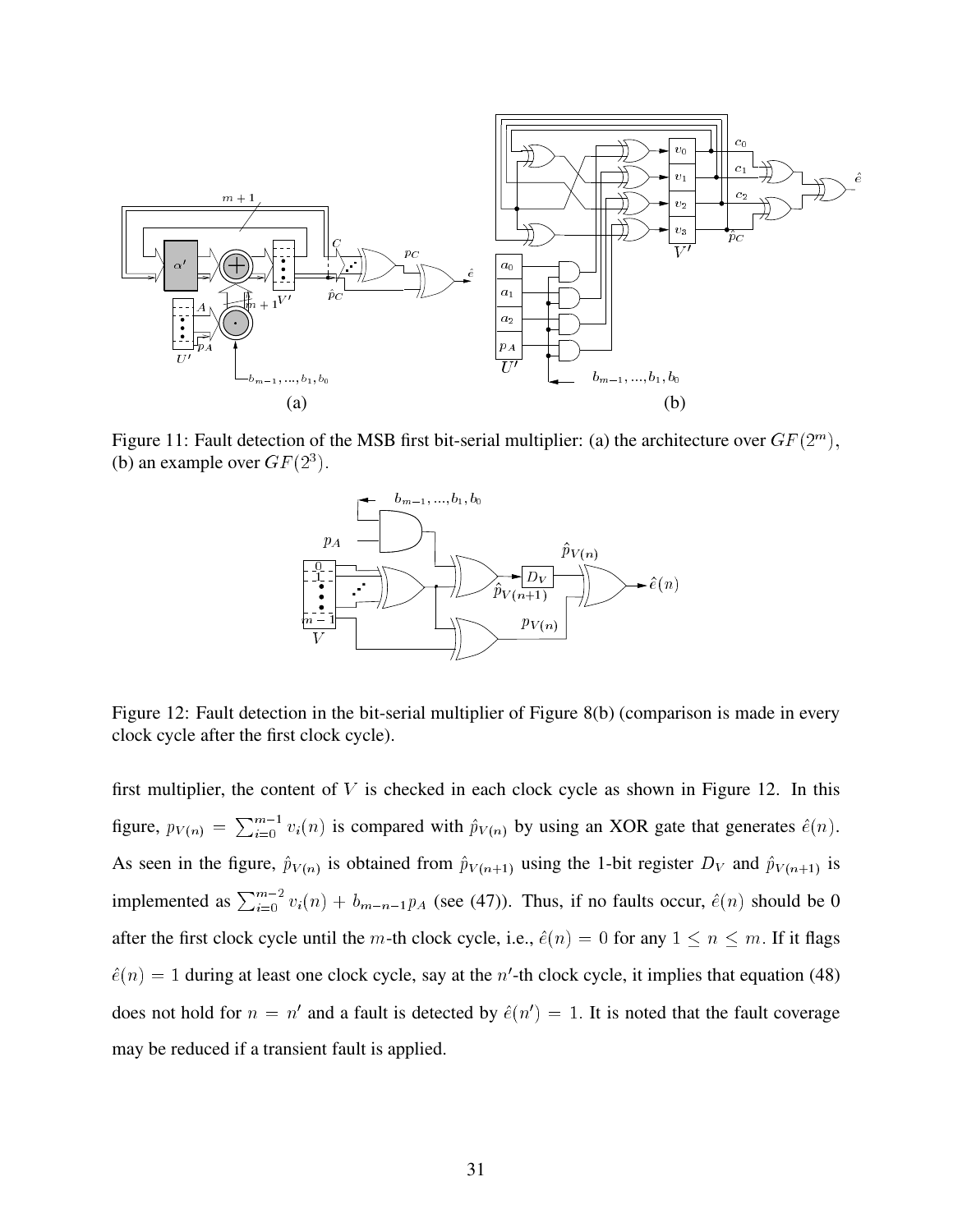# **6 Discussion and Conclusions**

In this article, we have considered detection of single stuck-at faults in polynomial basis multipliers. Compared to previously published results [5], the work presented here is quite generic in the sense that it can be applied to any irreducible polynomial defining the field. The area overhead cost of the fault detection structures is much lower than having an extra multiplier as needed in the dual modular redundant system.

Table 1 shows the complexities and overheads of the fault detection structures in terms of area and time. The complexities shown in the table consist of the complexities of the original multipliers and their corresponding overheads, which are given in the square brackets. In this table,  $T_A$  and  $T_X$  are delays of an AND gate and an XOR gate, respectively. Also,  $T_{LCBP}$  =  $T_A + (2(\omega - 2) + \lceil \log_2(m - 1) \rceil)T_X$ , is the time delay of Figure 6(a), where  $\omega$  is the number of non-zero terms of the irreducible polynomial. Let  $T_{LSB} \geq T_A + T_X$  and  $T_{MSB} \geq T_A + T_X$  be the clock periods of the original multipliers of Figure 8(a) and Figure 8(b), respectively. Then,  $T_{LSB}$  and  $T_{MSB}$  will be the clock periods of Figure 9(a) and 11(a), respectively, since the overhead will not affect on the clock periods. However, this is not the case in Figures 10 and 12. Let us denote the clock periods of the corresponding multipliers of Figure 10 and Figure 12 by  $T'_{LSB}$  and  $T'_{MSB}$ , respectively. From these figures, one can see that  $T'_{LSB} \ge T_A + (2 + \lceil \log_2(m - 1) \rceil)T_X$  and  $T'_{MSB} \ge (1 + \lceil \log_2(m-1) \rceil)T_X$ . In the last two columns of the table, the overhead percentages and fault coverages are given. The overhead values are obtained for one finite field recommended by NIST for ECDSA. It is interesting to note that while the proposed fault detecting bit-parallel multipliers have a space complexity of  $O(m^2)$ , their overhead cost is  $O(m)$ .

Although our discussions have centered around bit-parallel and bit-serial multipliers over  $GF(2^m)$ , by combining the error-control schemes for serial and parallel multipliers, one can develop fault detecting hybrid multipliers over composite fields [12].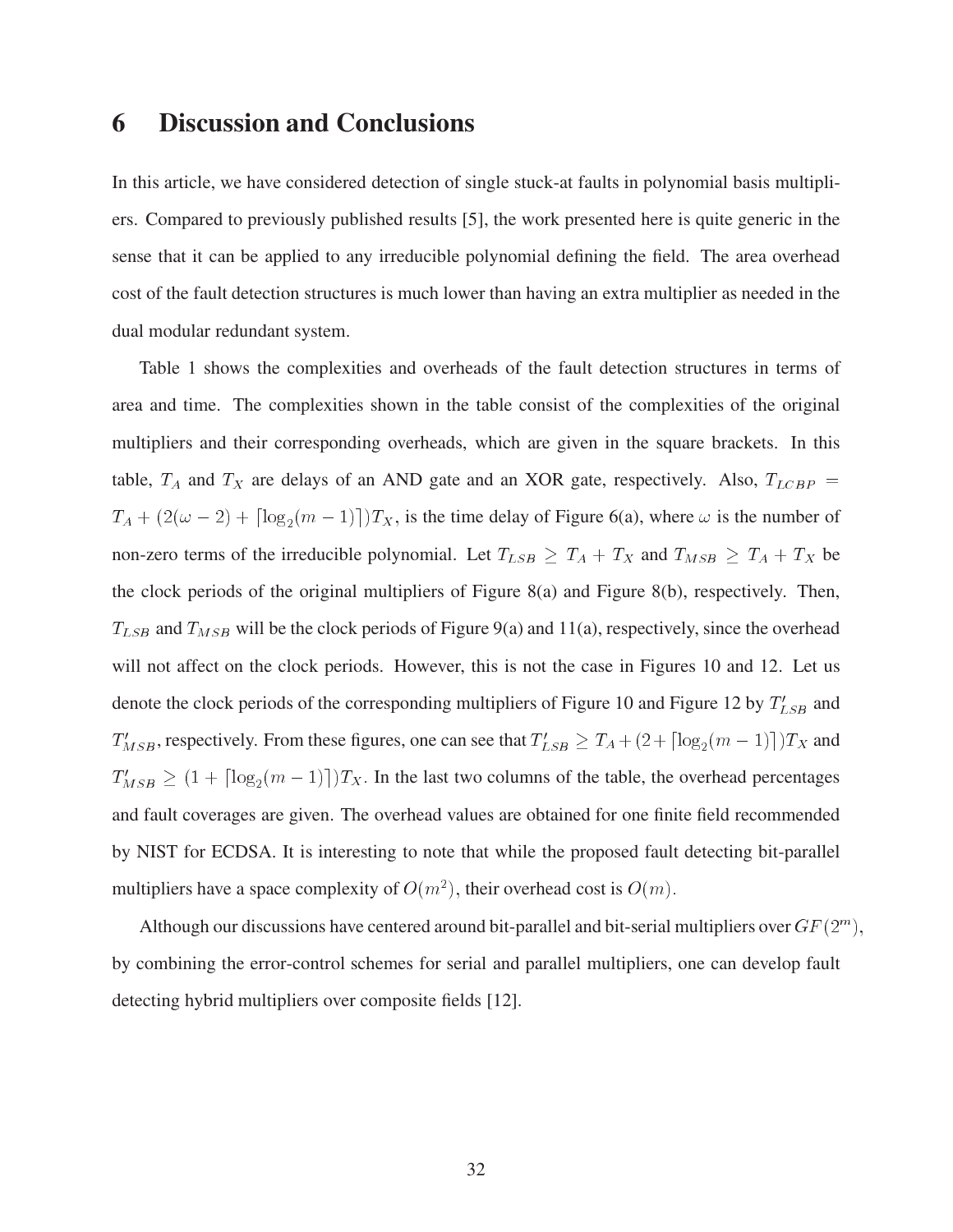| Fault detection muliplier       | Complexities=original+[overhead] |                                                                                     | Overhead $\%^a$              | Coverage              |
|---------------------------------|----------------------------------|-------------------------------------------------------------------------------------|------------------------------|-----------------------|
| <b>Traditional Bit-Parallel</b> | #AND                             | $\overline{m}^2 + [m]$                                                              | 0.6%                         |                       |
| (Fig. 4a or                     | #XOR                             | $(m + \omega - 2)(m - 1) + [4m - 2]$                                                | 2.4%                         | 100%                  |
| Fig. $5a)$                      | Delay                            | $T_A + mT_X + [\lfloor \log_2(m+1) \rfloor T_X]$                                    | $4.9\%$ <sup>b</sup>         |                       |
| Low Complexity                  | #AND                             | $m^2 + [1]$                                                                         | 0.004%                       |                       |
| <b>Bit-Parallel</b>             | #XOR                             | $(m + \omega - 2)(m - 1) + [3m]$                                                    | 1.8%                         | 100%                  |
| (Fig. 7a)                       | Delay                            | $T_{LCBP} + \left[ \left(1 + \left\lceil \log_2 m \right\rceil \right) T_X \right]$ | 69.2%                        |                       |
| LSB-First                       | #AND                             | $\lceil 1 \rceil$<br>$m +$                                                          | $0.6\%$                      |                       |
| (Fig. 9a,                       | #XOR                             | $\overline{m+\omega}-2+[m+2]$                                                       | 99%                          |                       |
| comparison is made              | $\overline{\text{#1-bit}}$ reg.  | $2m + [2]$                                                                          | $0.6\%$                      | $> 50\%$ <sup>g</sup> |
| in the last clock)              | Delay                            | $T_X$<br>$mT_{LSB} + [\lceil \log_2(m+1) \rceil]$                                   | $\leq 2.4\%$                 |                       |
| LSB-First                       | #AND                             | $\lceil 1 \rceil$<br>$m +$                                                          | $0.6\%$                      |                       |
| (Fig. 10,                       | #XOR                             | $m + \omega - 2 + [2m + 1]$                                                         | 197%                         |                       |
| comparison is made              | $\overline{\text{#1-bit}}$ reg.  | $2m + [2]$                                                                          | $0.6\%$                      | $100\%$ <sup>h</sup>  |
| in every clock)                 | Delay                            | $(m+\overline{1)T'_{LSB}}^c$                                                        | $0.6\% - 450\%$ <sup>d</sup> |                       |
| MSB-First                       | #AND                             | $\lceil 1 \rceil$<br>$m +$                                                          | 0.6%                         |                       |
| (Fig. 11a,                      | #XOR                             | $m + \omega - 2 + [m + 2]$                                                          | 99%                          |                       |
| comparison is made              | #1-bit reg.                      | $2m + [2]$                                                                          | $0.6\%$                      | 50%                   |
| in the last clock)              | Delay                            | $T_X$<br>$mT_{MSB} + \left[\lceil \log_2(m+1) \rceil\right]$                        | $< 2.4\%$                    |                       |
| MSB-First                       | #AND                             | $m+1$                                                                               | 0.6%                         |                       |
| (Fig. 12,                       | #XOR                             | $m + \omega - 2 + [m + 1]$                                                          | 99%                          |                       |
| comparison is made              | $\overline{41}$ -bit reg.        | $2m + [1]$                                                                          | $0.3\%$                      | $100\%$ <sup>h</sup>  |
| in every clock)                 | Delay                            | $\epsilon$<br>$\sqrt{m+1}$ $T'_{MSB}$                                               | $0.6\% - 350\%$              |                       |

Table 1: Complexities and overhead cost of fault detection structures for multiplication using polynomial bases. Note that the fault coverage is for both permanent and transient faults unless stated.

"Overhead%=100×overhead/original, where  $m = 163$ ,  $\omega = 5$  and we assume that  $T_A = T_X$ .

 ${}^{b}$ If the array of sum modules in the traditional multiplier is implemented using binary trees of XOR gates, then this value will be much higher.

 $c(m+1)L_{LSB} = mLL_{SB} + (m+1)L_{LSB}$ 

\_\_\_\_\_\_\_\_\_\_\_\_\_\_\_\_\_\_\_\_\_\_\_\_

 $d_{0.6\%}$  is obtained if  $T_{LSB} = T'_{LSB}$  and 450% is obtained if  $T_{LSB} = T_A + T_X$  and  $T'_{LSB} =$ 

 $T_A + (2 + \log_2(m-1))/T_X$ :<br>  $e(m+1)T'_{MSB} = mT_{MSB} + [(m+1)T'_{MSB} - mT_{MSB}]$ .<br>  $f(0.6\%$  is obtained if  $T_{MSB} = T'_{MSB}$  and 350% is obtained if  $T_{MSB} = T_A + T_X$  and  $T'_{MSB} =$  $1 + 1059$ 

The fault coverage will be increased if two parity checks, as mentioned earlier, are used.

 ${}^h$ The fault coverage may be reduced if a transient fault is applied.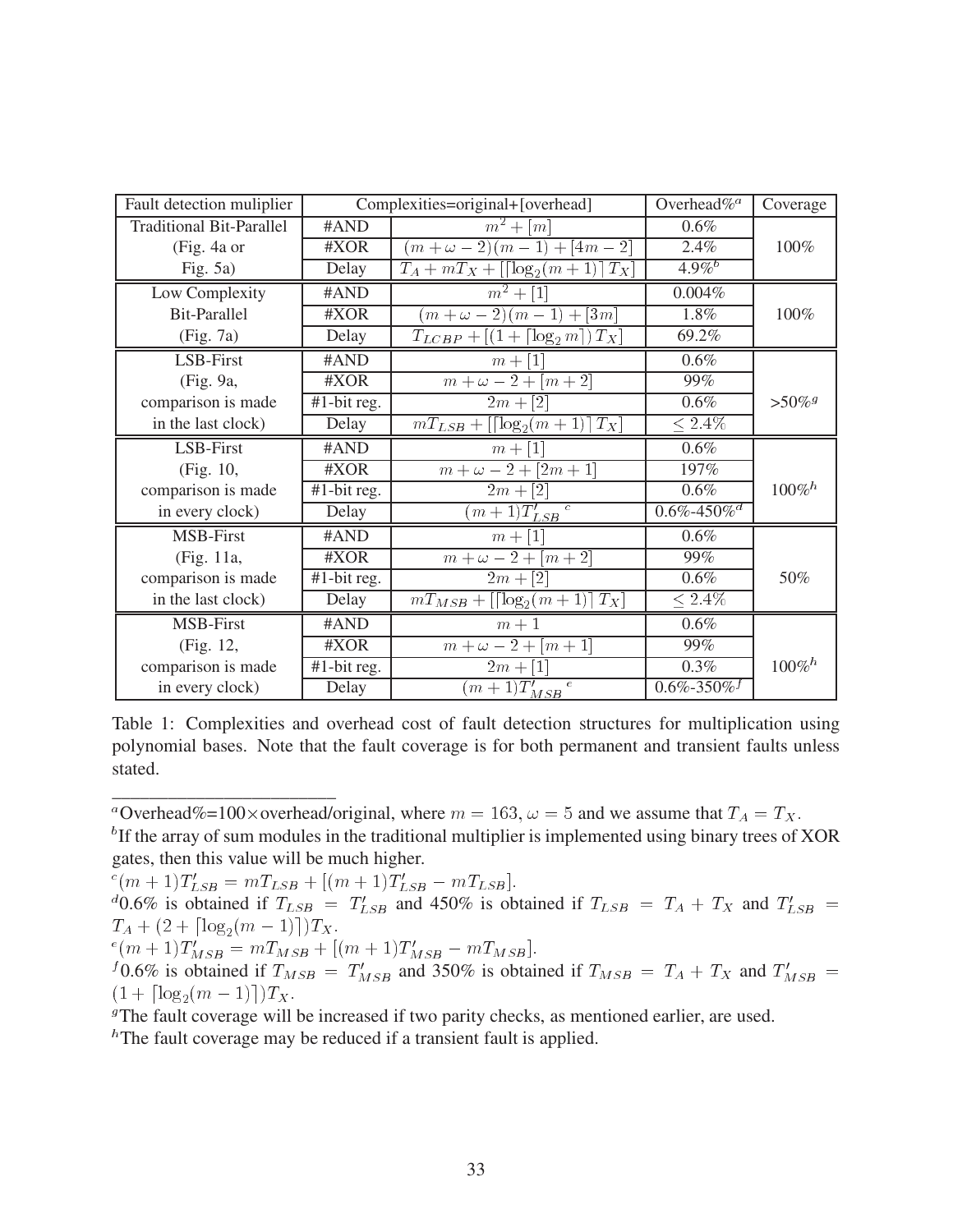# **Acknowledgments**

The authors would also like to thank the reviewers for their comments. A preliminary version of this article was presented at Workshop on Cryptographic Hardware and Embedded Systems 2002 (CHES 2002) [13]. This work has been supported in part by an NSERC Discovery grant awarded to A. Reyhani-Masoleh and in part by NSERC Discovery and Strategic grants awarded to M. A. Hasan.

**References**

- [1] G. B. Agnew, T. Beth, R. C. Mullin, and S. A. Vanstone. "Arithmetic Operations in  $GF(2^m)$ ". *Journal of Cryptology*, 6:3–13, 1993.
- [2] G. Bertoni, L. Breveglieri, I. Koren, P. Maistri, and V. Piuri. "Error Analysis and Detection Procedures for a Hardware Implementation of the Advanced Encryption Standard". *IEEE Transactions on Computers, Special Issue on Cryptographic Hardware and Embedded Systems*, 52(4):492–505, April 2003.
- [3] D. Boneh, R. A. DeMillo, and R. J. Lipton. "On the Importance of Eliminating Errors in Cryptographic Computations". *Journal of Cryptology*, 14:101–119, 2001.
- [4] M. Ciet and M. Joye. "Elliptic Curve Cryptosystems in the Presence of Permanent and Transient Faults". *Designs, Codes and Cryptography*, 36(1):33–43, 2005.
- [5] S. Fenn, M. Gossel, M. Benaissa, and D. Taylor. "On-Line Error Detection for Bit-Serial Multipliers in GF (2<sup>m</sup> )". *Journal of Electronic Testing: Theory and Applications*, 13:29–40, 1998.
- [6] A. Halbutogullari and C. K. Koç. "Mastrovito Multiplier for General Irreducible Polynomials". *IEEE Transactions on Computers*, 49(5):503–518, May 2000.
- [7] B. W. Johnson. *Design and Analysis of Fault-Tolerant Digital Systems*. Addison-Wesley Publishing Company, 1989.
- [8] M. Joye, A. K. Lenstra, and J. J. Quisquater. "Chinese Remaindering Based Cryptosystems in the Presence of Faults". *Journal of Cryptology*, 12:241–245, 1999.
- [9] E. D. Mastrovito. "VLSI Designs for Multiplication over Finite Fields GF (2m )". In *LNCS-357, Proc. AAECC-6*, pages 297–309, Rome, July 1988. Springer-Verlag.
- [10] E. D. Mastrovito. *VLSI Architectures for Computation in Galois Fields*. PhD thesis, Linkoping Univ., Linkoping Sweden, 1991.
- [11] M. Nicolaidis, R. O. Duarte, S. Manich, and J. Figueras. "Fault-Secure Parity Prediction Arithmetic Operators". *IEEE Design and Test of Computers*, pages 60–71, April-June 1997.
- [12] C. Paar, P. Fleishmann, and P. Soria-Rodriguez. "Fast Arithmetic for Public-Key Algorithms in Galois Fields with Composite Exponents". *IEEE Transactions on Computers*, 48(10):1025–1034, Oct. 1999.